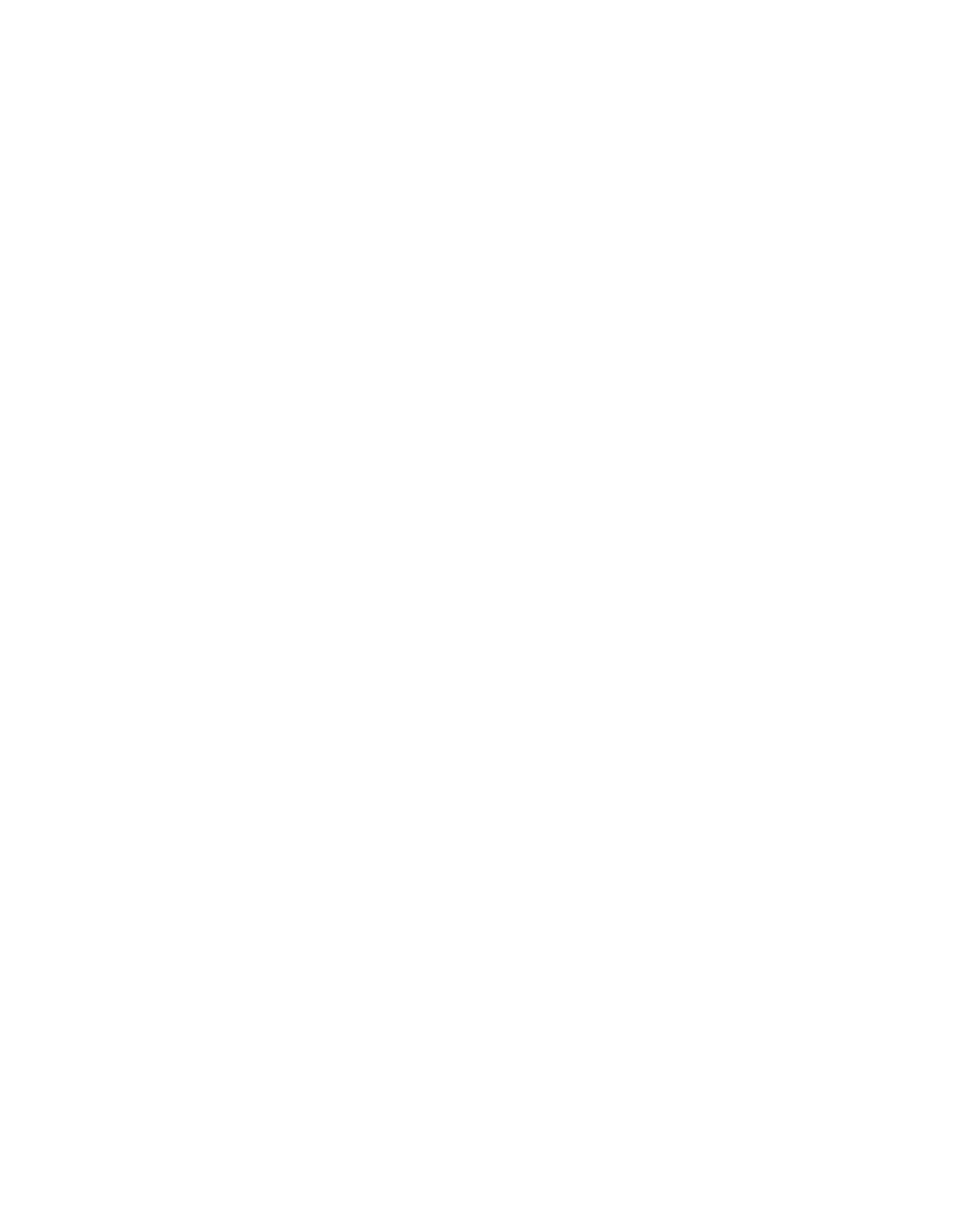#### **OVERVIEW**

The National Institutes of Health (NIH) is internationally respected for its biomedical research and training of scientists for the future. Training includes programs for those at the earliest stage of their career development, such as the summer intern program, to more advanced programs for those with doctorates and medical degrees, such as the postdoctoral Intramural Research Training Award/Visiting Fellows program and the Clinical Research Transition program. Whereas diversity continues to be an important goal for all training programs, the NIH focus has been primarily on race, national origin, ethnicity, and gender.

The NIH Training Directors Subcommittee on Diversity and Inclusiveness (SDI) is dedicated to expanding the NIH experience with diversity to include more trainees who are disabled. As part of this effort, the SDI is addressing inclusion of trainees who are deaf or hard of hearing (DHH). This guide and checklist has been developed by the SDI to demystify the process of preparing for and mentoring a trainee who is DHH and provide specific resources. With input from other NIH entities and available resources, it provides information to facilitate the appointment of trainees who are DHH to research laboratories in the NIH Intramural Research Program. The SDI stands ready to assist researchers in identifying trainee candidates and resources, providing information and support, and networking with the participating laboratories. The SDI also endeavors to foster community spirit and productive exchanges to ensure an inclusive and productive environment for trainees who are DHH.

For the purposes of these guidelines, "trainee" will refer to an individual who is DHH.

The following topics are included:

- Getting Started: Finding a Talented Trainee Who Is DHH
	- Interviewing Candidates for a Training Position
	- Identifying a Mentor
- Preparing To Welcome the Trainee Who Is DHH Into Your Laboratory
	- Prior to the Trainee's Arrival
	- Planning for Safety
- Providing an Excellent NIH Training Experience
	- Recognizing Abilities
	- Creating an Inclusive Environment for Trainees Who Are DHH
	- Working With a Sign Language Interpreter
	- Communicating With a Trainee Who Is DHH
	- Mentoring the Trainee
- Assisting the Trainee To Transition to the Next Step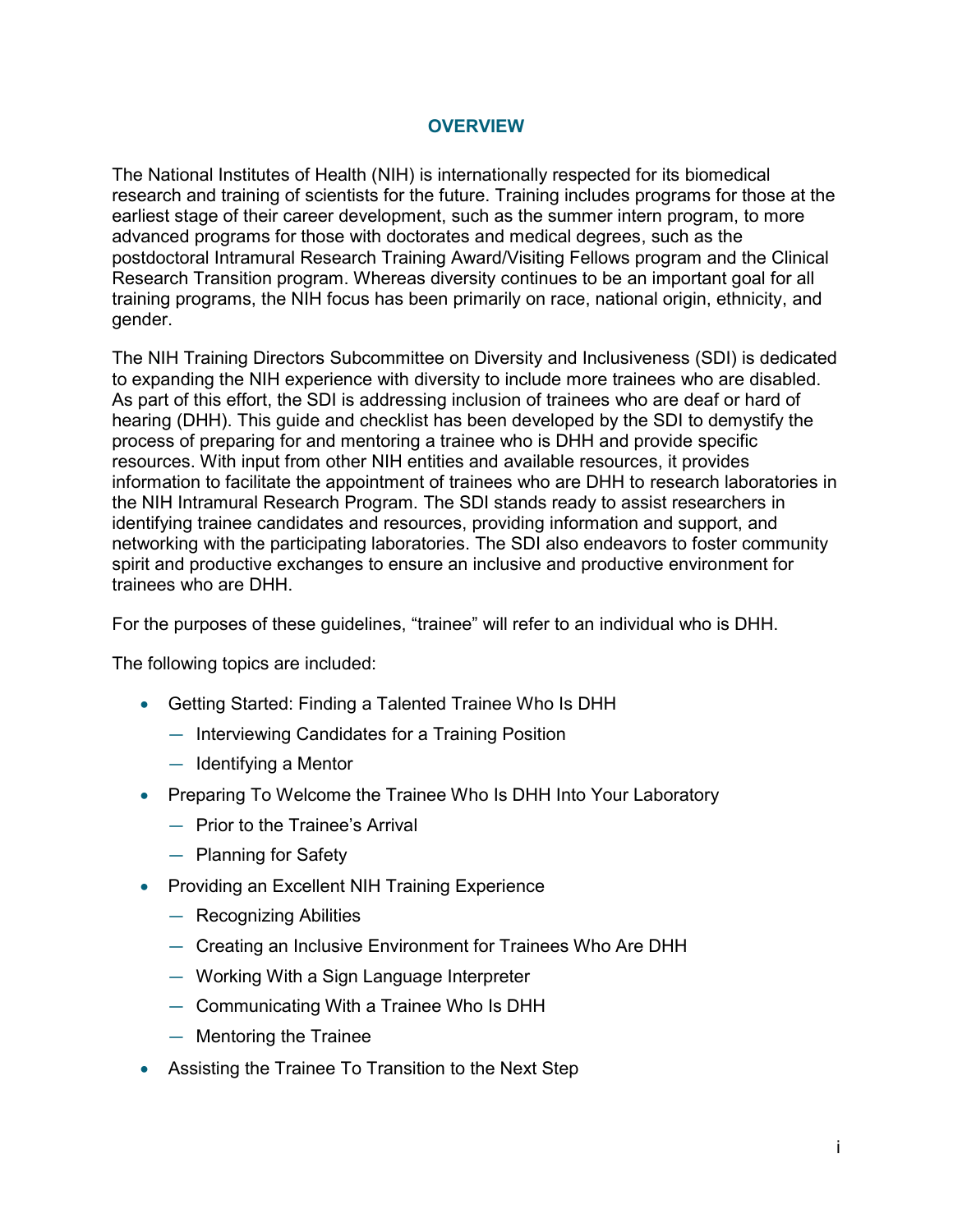Inclusion of individuals with disabilities in NIH training programs is vital to its training mission and its commitment to diversity. Not only will fostering the professional development of talented individuals who are DHH enhance our Nation's biomedical research capacity, but these individuals also will be an inspiration to young students with disabilities who seek to be contributing members of this great Nation.

Wendy J. Fibison, Ph.D. Chair, Subcommittee on Diversity and Inclusiveness NIH Training Directors Committee National Institutes of Health

1st Edition September 2014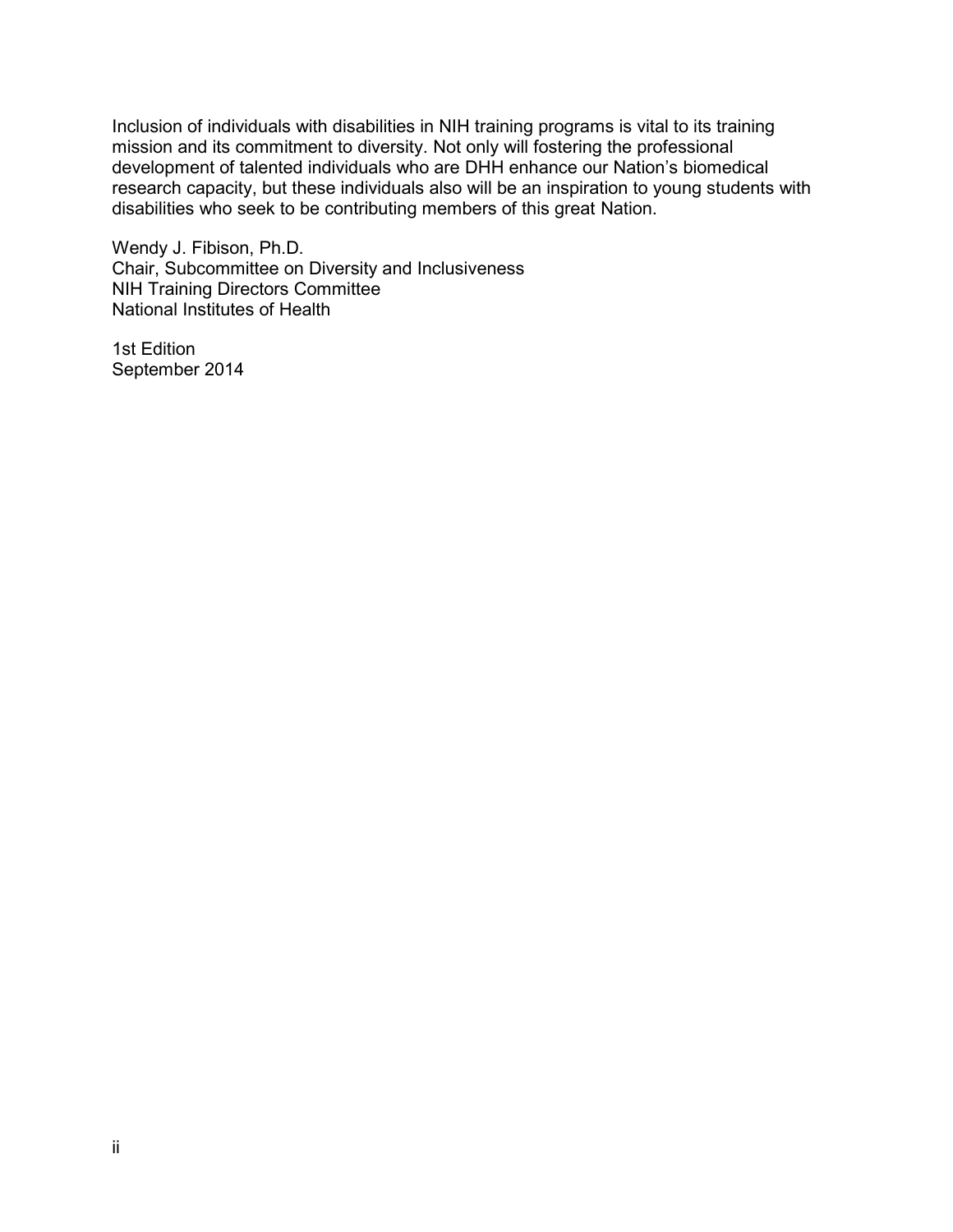#### **ACKNOWLEDGEMENTS**

The National Institutes of Health (NIH) Training Directors Subcommittee on Diversity and Inclusiveness (SDI) was created by Dr. Michael M. Gottesman and began its work in February 2012. The committee quickly focused its initial project on expanding the inclusion of students who are disabled, in particular those who are deaf or hard of hearing (DHH), in NIH's training programs. The SDI educated itself by inviting guest speakers to its meetings, attending NIH diversity presentations, and visiting Dr. Peter Blumberg's laboratory at the National Cancer Institute to learn firsthand how a laboratory includes trainees who are DHH. Dr. Blumberg inspired the SDI with his commitment to inclusion, and he supported the SDI's work in numerous ways. We are exceptionally grateful to Dr. Gottesman for providing ongoing support and vision.

Contributions to the work of the SDI have been made by the following individuals:

Henry J. Adler, Ph.D. Assistant Professor National Technical Institute for the Deaf Rochester Institute of Technology

Peter M. Blumberg, Ph.D. Chief, Molecular Mechanisms of Tumor Promotion Section Laboratory of Cancer Biology and **Genetics** National Cancer Institute National Institutes of Health

Michael M. Gottesman, M.D. Deputy Director for Intramural Research National Institutes of Health

IQ Solutions, Inc. Rockville, Maryland

Kimberly Kirkpatrick Disability Program Manager Office of Equity, Diversity and Inclusion National Institutes of Health

Office of Training and Diversity National Institute of Allergy and Infectious Diseases National Institutes of Health

Elaine F. Remmers, Ph.D. Staff Scientist, Inflammatory Disease **Section** National Human Genome Research Institute National Institutes of Health

David Robinson, Ph.D. Deputy Director Division of Intramural Research National Institute on Deafness and Other Communication Disorders National Institutes of Health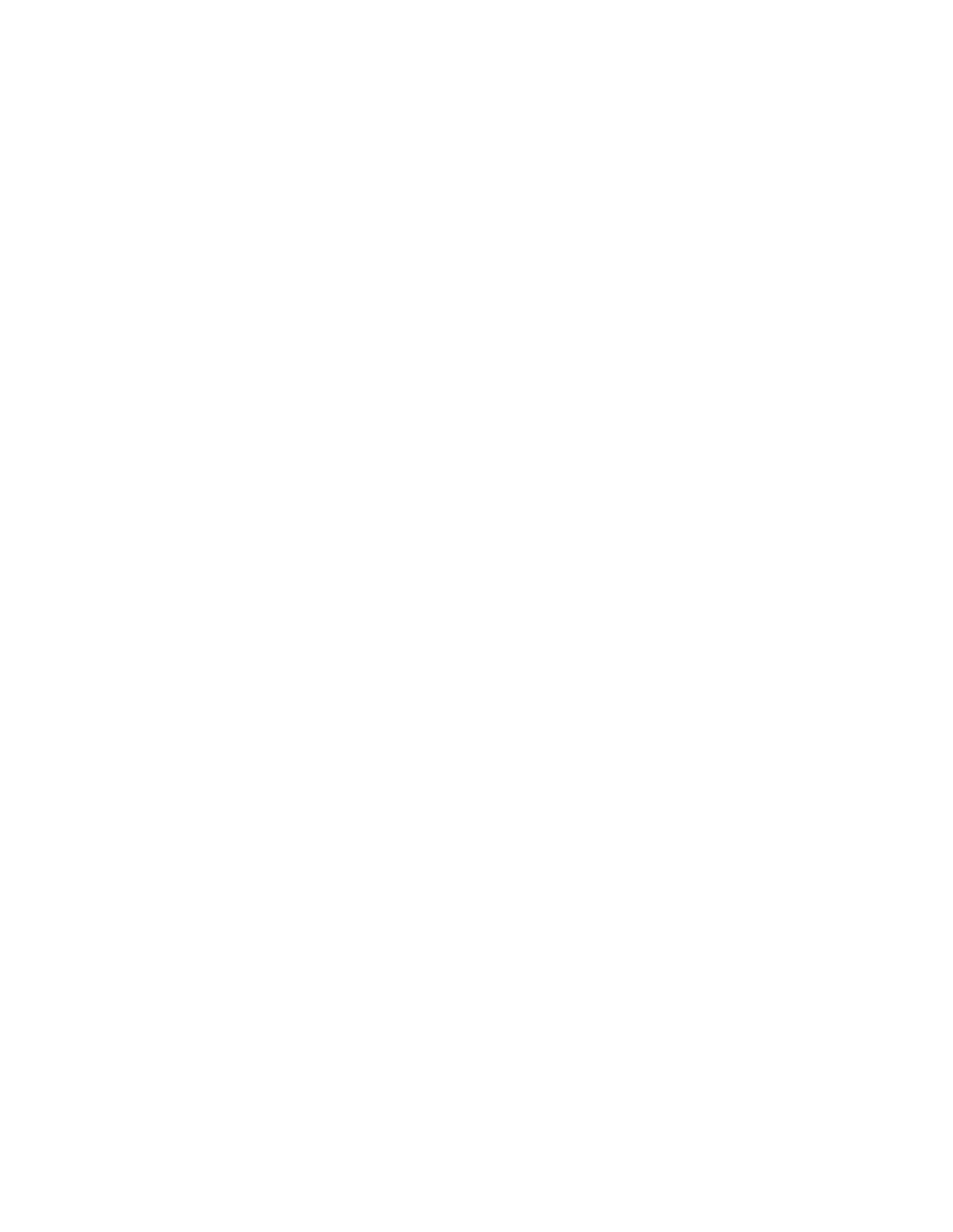#### **MEMBERS OF THE NIH TRAINING DIRECTORS SUBCOMMITTEE ON DIVERSITY AND INCLUSIVENESS**

| Vi Black                       | <b>National Cancer Institute</b>                                                |
|--------------------------------|---------------------------------------------------------------------------------|
| Mario E. Cerritelli, Ph.D.     | National Institute of Arthritis and<br><b>Musculoskeletal and Skin Diseases</b> |
| Rita Devine, Ph.D.             | National Institute of Neurological<br>Diseases and Stroke                       |
| Wendy J. Fibison, Ph.D., Chair | National Institute of Allergy and<br><b>Infectious Diseases</b>                 |
| Faith Harrow, Ph.D.            | National Human Genome Research<br>Institute                                     |
| Larry Pearce                   | National Cancer Institute                                                       |
| Cesar E. Perez-Gonzalez, Ph.D. | National Eye Institute                                                          |
| Deborah Philp, Ph.D.           | National Institute of Dental and<br>Craniofacial Research                       |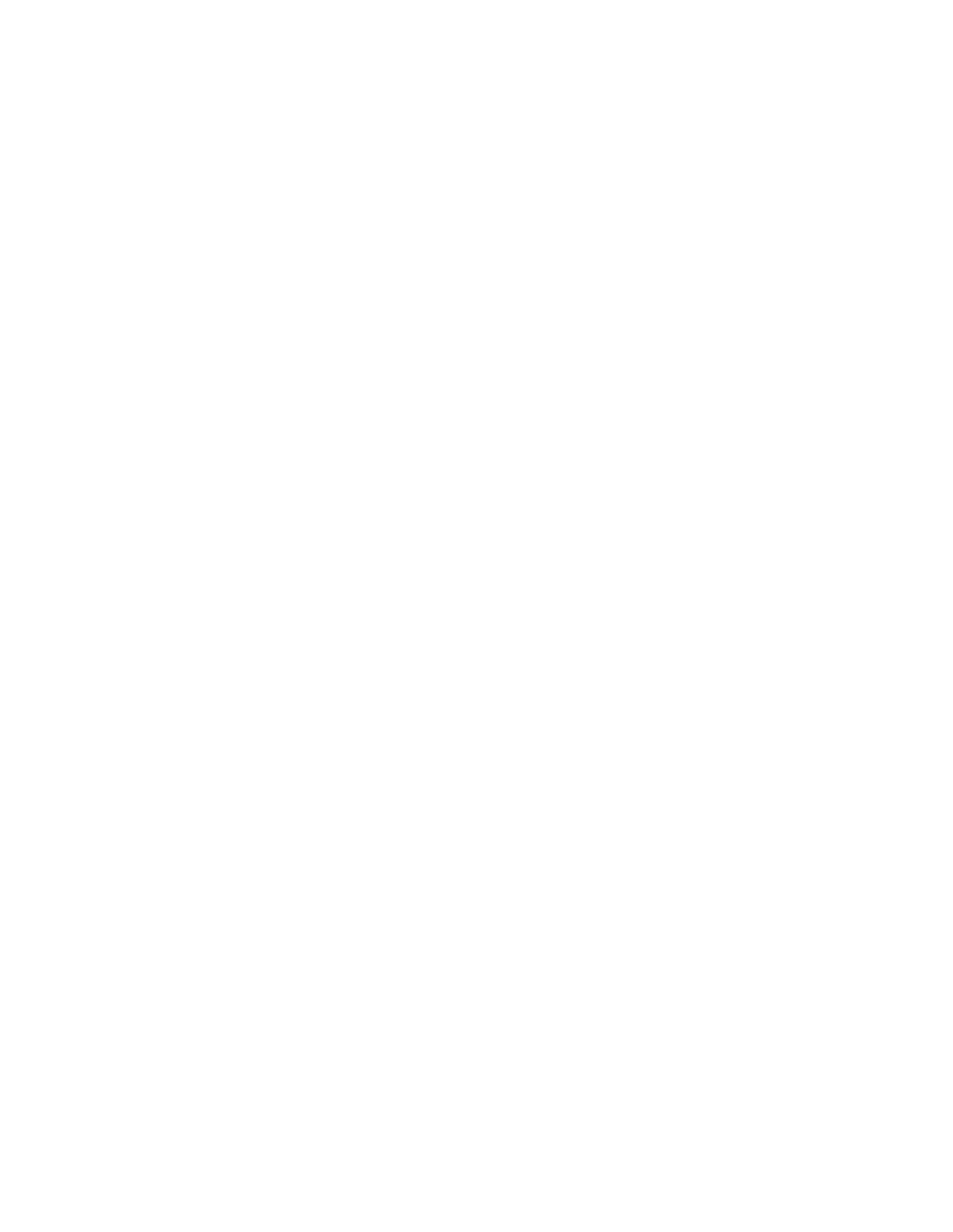# **TABLE OF CONTENTS**

|                                                                              | Page |
|------------------------------------------------------------------------------|------|
| Getting Started: Finding A Talented Trainee Who Is Deaf or Hard of Hearing 1 |      |
|                                                                              |      |
|                                                                              |      |
| Preparing to Welcome the Trainee Who Is DHH Into Your Laboratory  3          |      |
|                                                                              |      |
|                                                                              |      |
|                                                                              |      |
|                                                                              |      |
|                                                                              |      |
|                                                                              |      |
|                                                                              |      |
|                                                                              |      |
|                                                                              |      |
| Appendix A—Arranging for Sign Language Interpreting Services for Telephone   |      |
| Appendix B—Fact Sheets on Interviewing and Role of the Mentor and Mentee  11 |      |
|                                                                              |      |
|                                                                              |      |
|                                                                              |      |
| Appendix C-National Institutes of Health Resources for Trainees Who Are      |      |
| Appendix D-Non-National Institutes of Health Resources for Trainees          |      |
| Appendix E—Software for Individuals Who Are Deaf or Hard of Hearing  19      |      |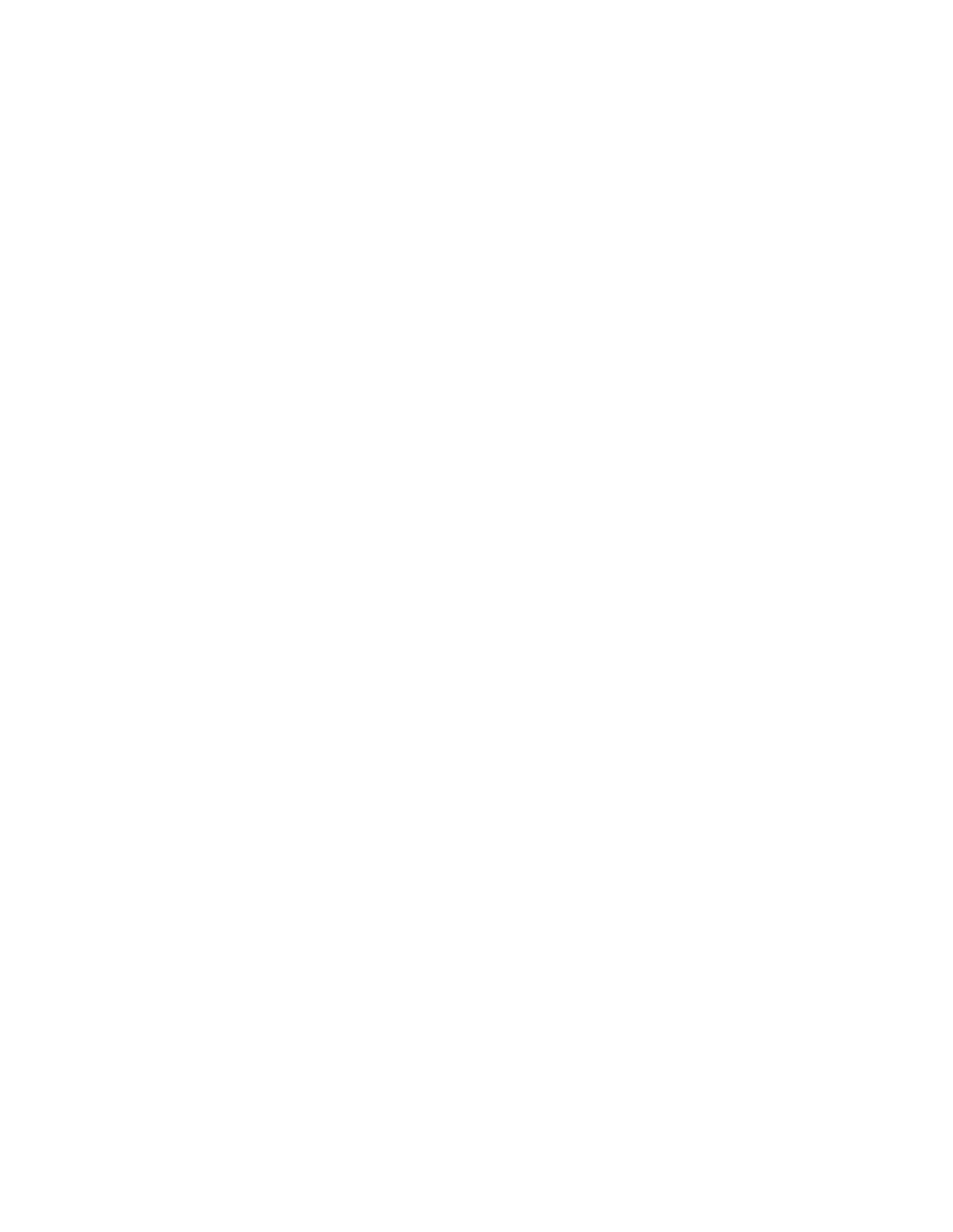#### <span id="page-10-0"></span>**GETTING STARTED: FINDING A TALENTED TRAINEE WHO IS DEAF OR HARD OF HEARING**

Trainee candidates can be identified through the online application system maintained by the National Institutes of Health (NIH) Office of Intramural Training and Education at [www.training.nih.gov/for\\_staff](https://www.training.nih.gov/for_staff).

The NIH Training Directors Subcommittee on Diversity and Inclusiveness (SDI) has established contacts at Gallaudet University and the Rochester Institute of Technology National Technical Institute for the Deaf, Rochester, New York, as well as other institutions serving individuals who are deaf or hard of hearing (DHH), to help identify talented individuals interested in pursuing careers in biomedical research. Members of the SDI would be delighted to provide resumes of individuals who are seeking training positions. Researchers are encouraged to keep in contact with the SDI from the beginning of the interview process and throughout the training period. Members of the committee are familiar with resources, services, and networking opportunities. Please contact the Training Directors SDI at [TrainingCoordinator@niaid.nih.gov](mailto:TrainingCoordinator@niaid.nih.gov).

### **Interviewing Candidates for a Training Position**

Interviews play a critical role in the trainee appointment process, allowing potential mentors the opportunity to identify the individual who possesses the best mix of basic knowledge, skills, and abilities to succeed as a trainee. When interviewing a candidate with a disability, some mentors find themselves uncertain about how to act or what they can ask. Below is some general guidance on navigating the interview process with students who are DHH.

The level of support required by students who are DHH will vary. It is the policy of the NIH to provide whatever accommodation will be required. Prior to the interview, explore what the student needs as an accommodation for the interview. Sign language interpreting or an alternative means of communication over the phone will be provided at no cost to the laboratory. Talking with the student's references may also require these arrangements.

See Appendix A for specific instructions and the lead time needed to arrange for sign language interpreting and telephone calls.

Remember that students who are DHH are *as able* to conduct biomedical research as students who are not DHH, so your expectations during the interview process should be in keeping with the interviews you conduct with potential trainees who are not DHH.

 Consider providing the student with fact sheets prior to the interview to show the range of questions that are welcomed during an interview.

Appendix B has examples of fact sheets, including Questions To Ask the Potential Mentor, Trainee Skills, and Mentoring Skills. These were developed by the National Institute of Allergy and Infectious Diseases' Office of Training and Diversity.

- If the interview is in person, see the section "Working With a Sign Language Interpreter."
- Relax and make the applicant feel relaxed.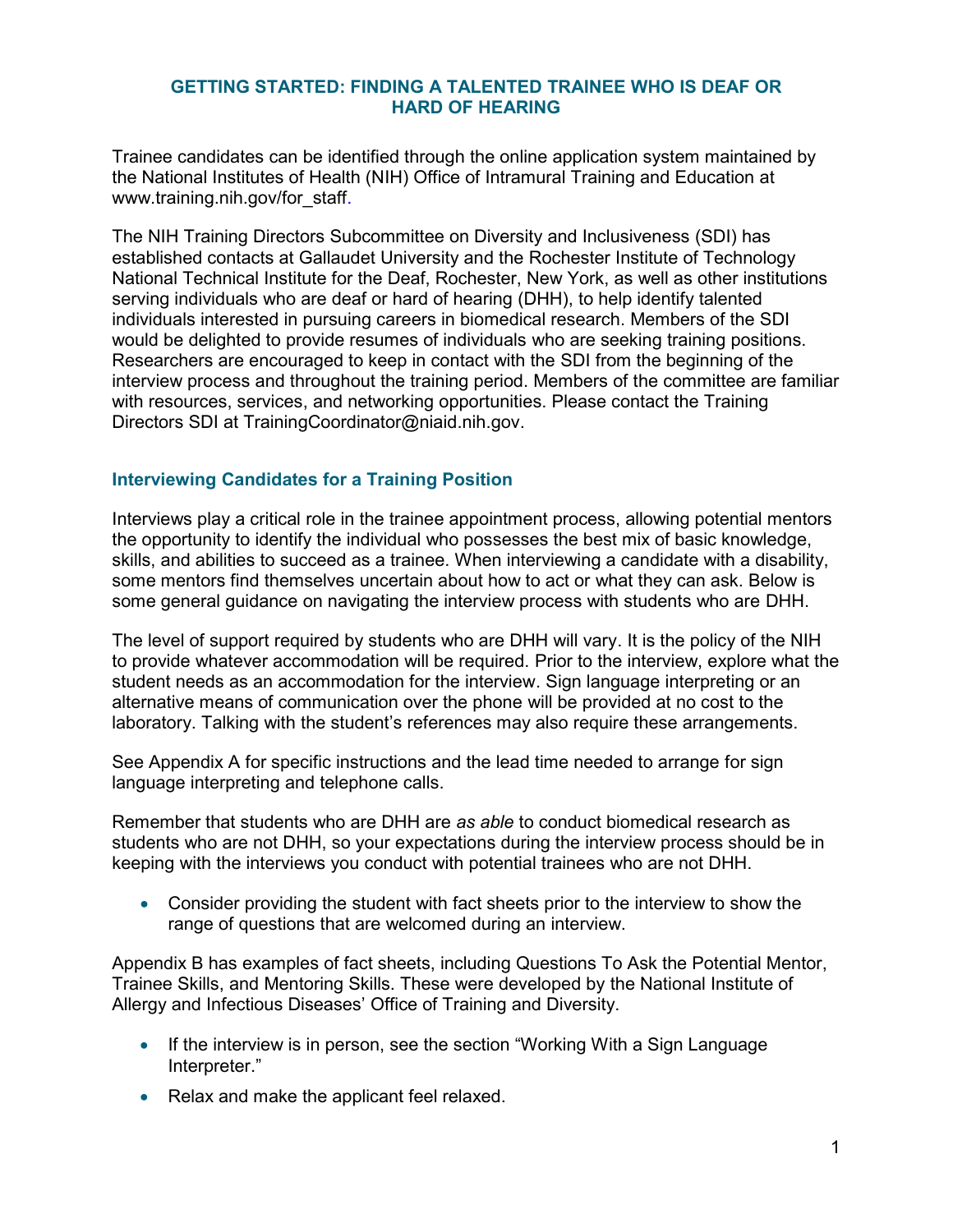- <span id="page-11-0"></span>Treat the individual with the same respect you would afford any other candidate.
- Hold the student to the same standards as all other applicants.
- Tell the student about your research and the makeup of your laboratory, in brief.
- Ask about the student's research experience and professional goals.
- Identify the skills the student already has and those that would need to be developed.
- Find out what attracts the student to your laboratory and research.
- **I** Identify the student's previous experience(s) in a professional environment that included individuals without hearing problems. This information will give you an opportunity to describe the makeup of your laboratory and its culture, and assess the level of support the student may need to make a smooth transition into the laboratory.
- Encourage the student to ask questions, as he or she may be shy and unaccustomed to asking questions about a professional training experience.
- Ask the student to describe his or her "best mentor" to learn more about mentoring attributes that the student finds most supportive.
- Offer to put the potential trainee in contact with your current or former laboratory trainees.
- Arrange for the potential trainee to connect with NIH trainees who are DHH. The SDI can assist you with identifying these trainees. Please contact the Training Directors SDI at [TrainingCoordinator@niaid.nih.gov](mailto:TrainingCoordinator@niaid.nih.gov).

### **Identifying a Mentor**

Once an excellent candidate for your laboratory has been identified, consider who would be the trainee's mentor. When assigning a mentor, you should ensure that the person chosen:

- Will treat the trainee professionally and respectfully.
- Has time, patience, and willingness to work with a trainee who is DHH.
- Has the ability to communicate effectively and relate to a trainee who is DHH.

The mentor should have an opportunity to interview the candidate.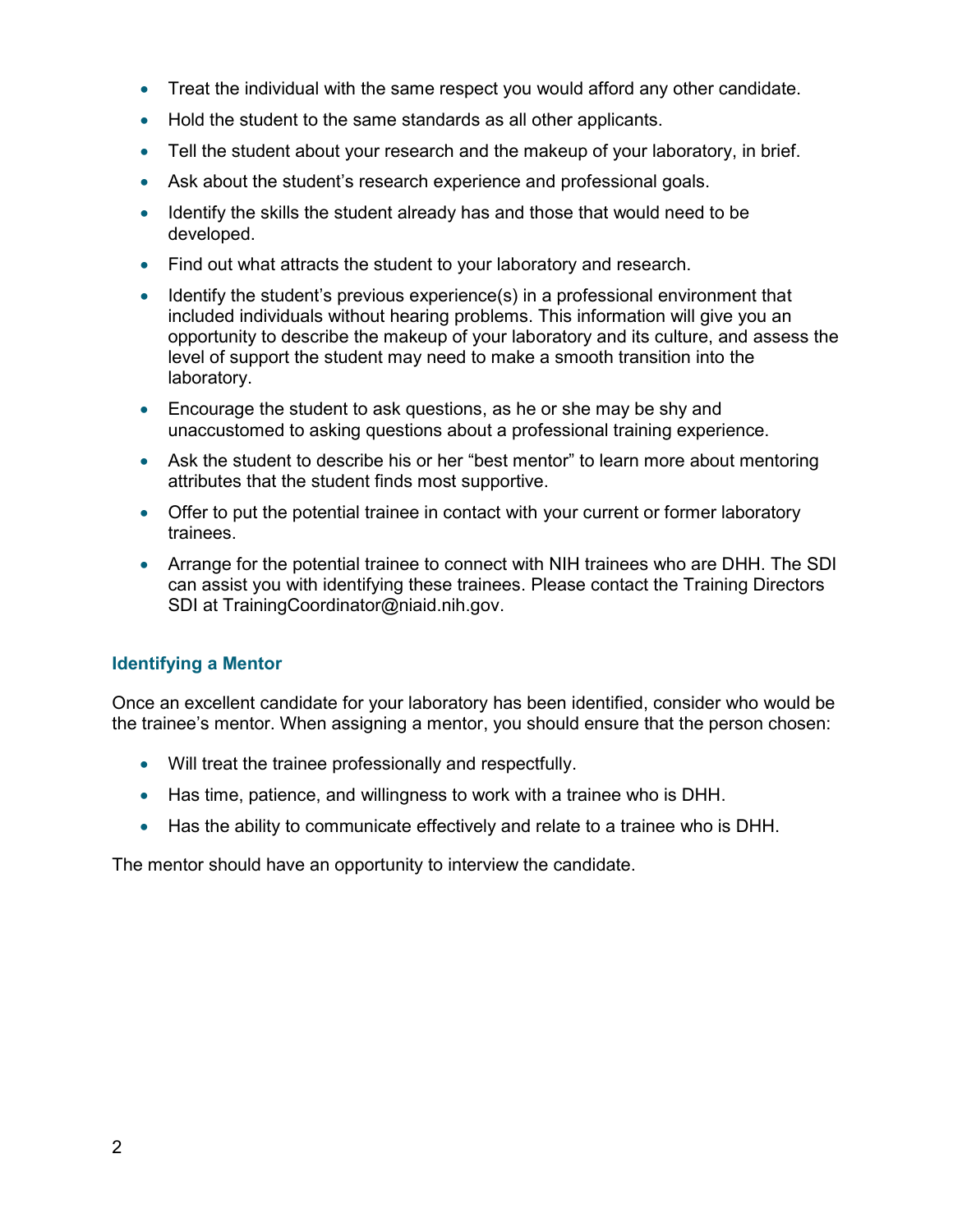### <span id="page-12-0"></span>**PREPARING TO WELCOME THE TRAINEE WHO IS DHH INTO YOUR LABORATORY**

#### **Prior to the Trainee's Arrival**

You have made the offer, and it has been accepted! Your next step is to initiate the services that will support communication with your new trainee in your laboratory. This will include the following.

- Ask the trainee in writing what type of help he or she would like in communicating with his or her mentor and members of the laboratory. This may be a sign language interpreter or an alternate professional who can help the trainee with communications if sign language is not the means used by the trainee.
- Contact the Office of Research Services to schedule a regular sign language interpreter(s) and identify the scientific vocabulary that will be required of the interpreter. See Appendix A.
- Clarify computer requirements to support software needed by the incoming trainee.
- Identify a desk space for the sign language interpreter or alternate professional.
- Provide the sign language interpreter(s) a tour of the laboratory and introduction to the laboratory members.
- Contact the Office of Equity, Diversity, and Inclusion to arrange a seminar on Disability Etiquette to expand the laboratory members' interpersonal skills as they relate to individuals who are DHH.
- Arrange for laboratory members to meet with staff of other laboratories who have had trainees who are DHH (the SDI can provide this information).
- Provide members of the laboratory with resources so they may become familiar with how to communicate with a person who is DHH. This can include articles, brochures/ pamphlets, social media, and talking with NIH trainees or staff who are DHH. See Appendix C for NIH resources and Appendix D for additional resources.

### **Planning for Safety**

It may be necessary to obtain interpreting services on an emergency basis. Emergency situations include providing interpreting services for occupational medical services, the employee assistance program, police and ambulance emergencies, and doctor-patient meetings after normal business hours, Federal holidays, and weekends. **The emergency number is 1-571-730-4330.** 

To provide for safety in the laboratory:

- Address safety issues such as location of the fire alarm (light) in relation to the work space of the trainee. Any modifications in the laboratory, such as strobe lighting for the fire alarm system, will be paid for centrally.
- Revise safety plans to accommodate any special needs of the trainee.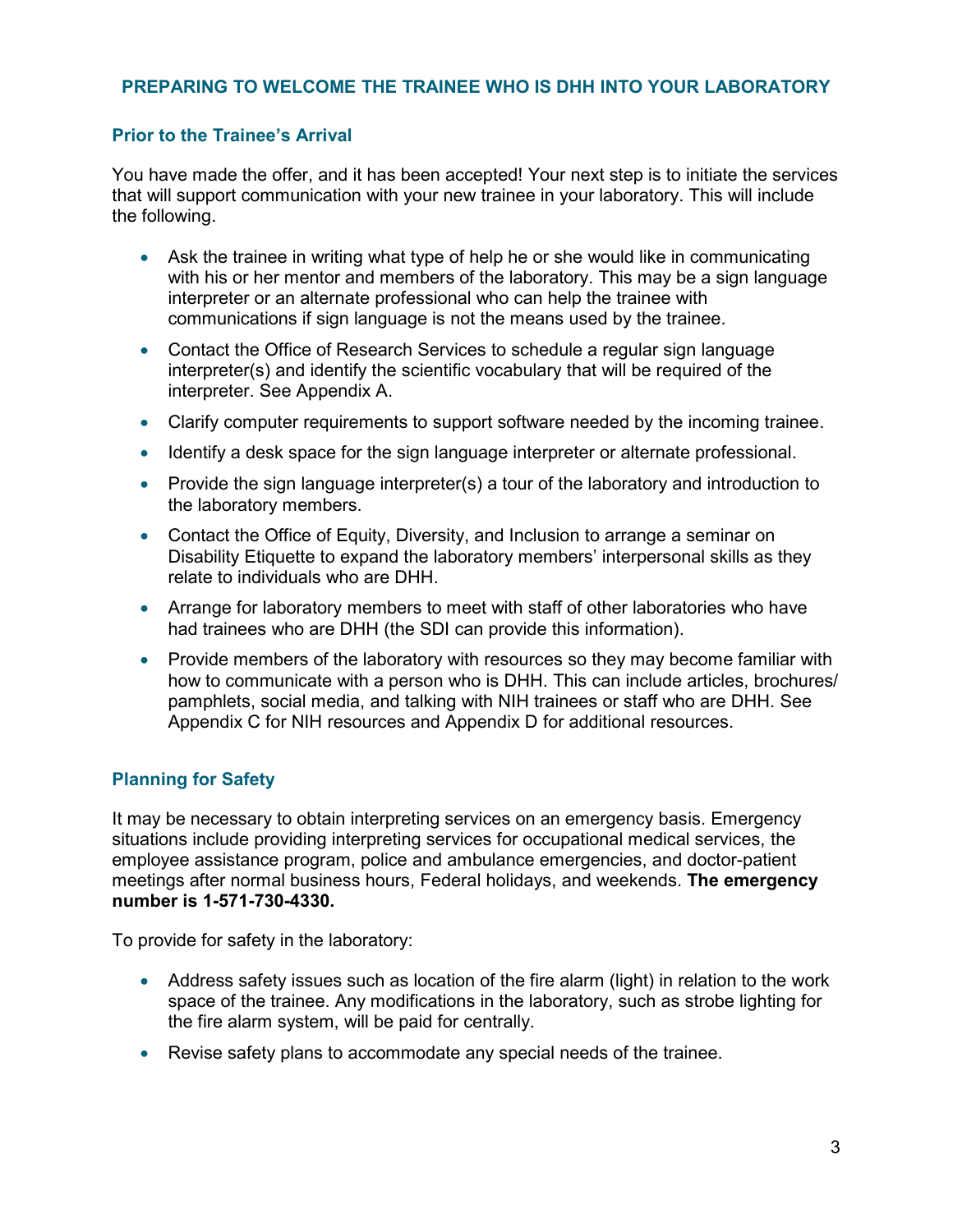- Plan for a safety drill so all are familiar with any special actions that need to be taken to assist the trainee who is DHH.
- For safety classes that are not online, arrange for a sign language interpreter or any other type of communication assistance.

The emergency contact information is also on the back page of this document.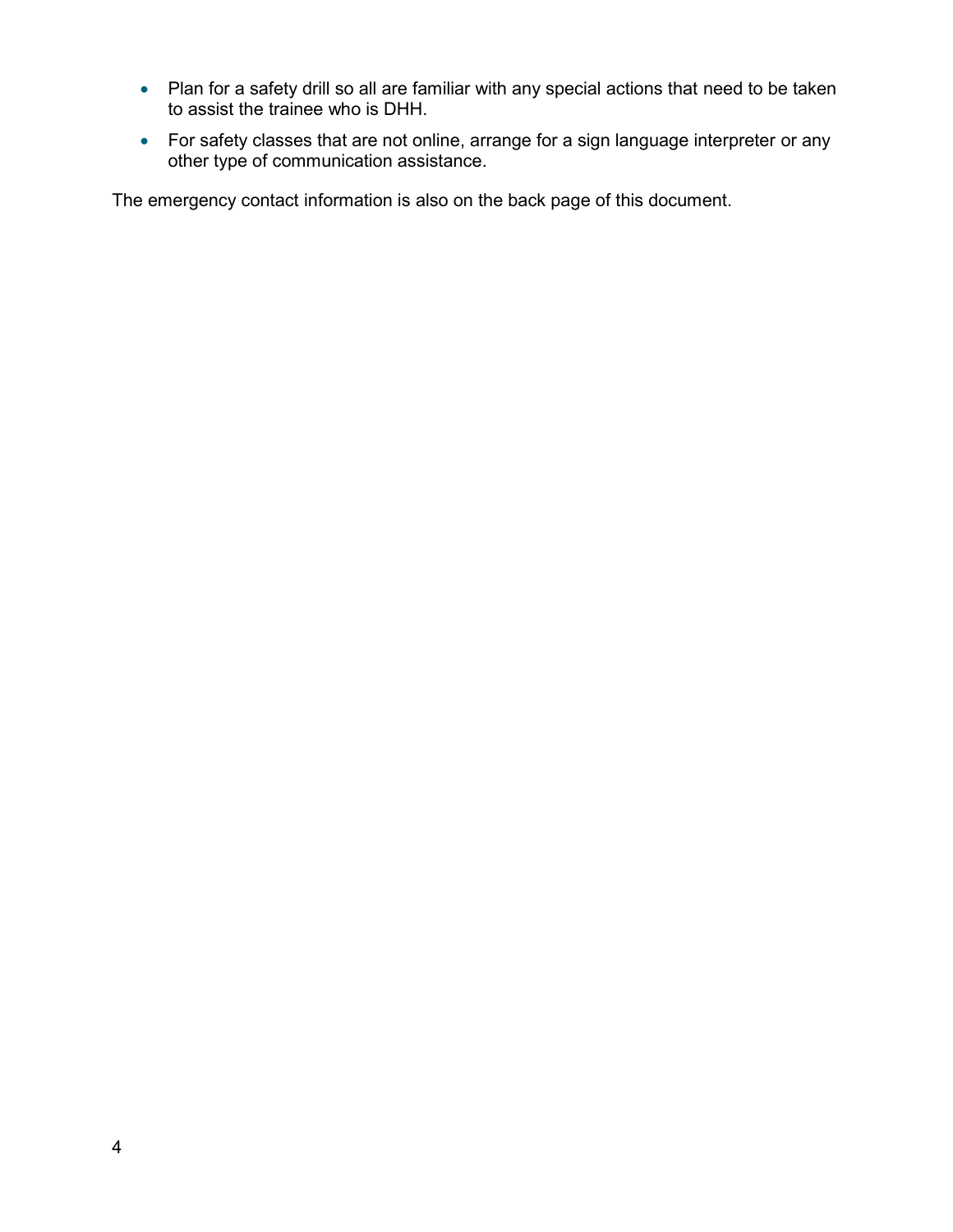#### **PROVIDING AN EXCELLENT NIH TRAINING EXPERIENCE**

#### <span id="page-14-0"></span>**Recognizing Abilities**

Since trainees who are DHH are *as able* to conduct biomedical research as trainees who are not DHH, the expectations related to their research should be in keeping with those trainees who are not DHH.

Accommodations should focus on providing the best system(s) of communication so that the trainee who is DHH is an engaged member of the laboratory community, both scientifically and socially.

#### **Creating an Inclusive Environment for Trainees Who Are DHH**

Inclusiveness provides an environment of mutual respect, equity, and recognition of the value of differences that each individual brings to the research group regardless of background or disability.

Clearly communicating these organizational values fosters a trusting and welcoming environment.

#### **Working With a Sign Language Interpreter**

Working with a language interpreter, whether it is a spoken language or a sign language, may be a new experience for you and your laboratory. *Remember that the interpreter is not part of the conversation*, but rather he or she is your "conduit" so you may hear and be heard. Following a few simple guidelines will support your communication relationship with the *trainee*.

- Introduce yourself to the sign language interpreter at the beginning of the conversation, but otherwise, do not engage directly with the interpreter.
- Clarify that the interpreter will communicate what you have said and not interpret its meaning to the trainee.
- Do not ask the interpreter's opinion.
- Stay in constant eye contact with the trainee (and not the interpreter), focusing your attention on him or her.
- Let the trainee and the interpreter position themselves as needed. Usually, the interpreter will stand at your side so that both people who are signing face one another. Group discussions may take a few more moments to find the optimal positions for all who are part of the conversation.
- Lighting may need to be considered.
- Speak and gesture normally. If the trainee reads lips, he or she will probably be looking between the interpreter's hands and face, your lips, and your gestures to get a full picture of the conversation. Avoid the tendency to speak louder.
- If repetition is needed, use different words.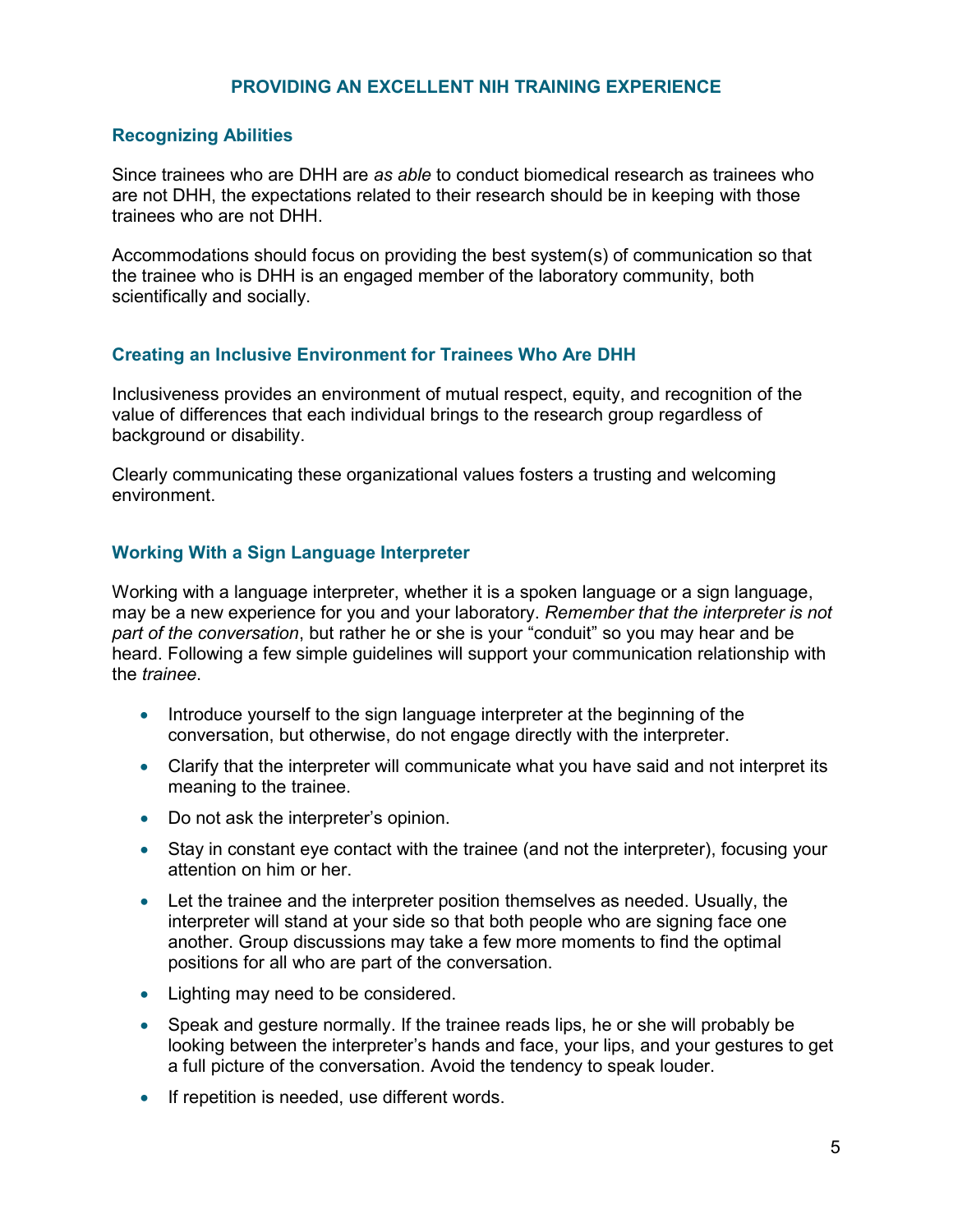- <span id="page-15-0"></span> Be sensitive of a slight time lag in interpreting. You should speak at a normal pace and follow the usual rules in conversation, allowing for pauses where appropriate.
- If the trainee wants to interject something, pause to allow the interpreter time to communicate the comment(s).
- Schedule meetings with the interpreter to identify any communication issues that need to be addressed.

# **Communicating With a Trainee Who Is DHH**

- Set time aside for the trainee to review and select software that will support his or her work. Software is provided by ORI.
- See Appendix E for software for individuals who are DHH.
- Arrange for a sign language interpreter or alternate professional or service, depending on the trainee's preferences. Video relay is another method of communication. The person who is deaf signs to a video camera, and the interpreter for the relay service interprets from sign to speech.
- If you, or others in the laboratory, need to get the attention of the trainee, identify the trainee's preference (e.g., touching his or her shoulder).
- When meeting with the trainee to review work, allow for a little extra time to accommodate the sign language interpreting.
- Stay in constant eye contact with the trainee, focusing your attention on him or her. This is especially important if the trainee reads lips.
- Establish a clear communication plan in the event of an emergency in the laboratory or building.
- For campus meetings and events outside the laboratory, such as an NIH interest group or grand rounds or Intramural Research Training Award meetings, arrange for sign language interpreting. This should be done ahead of time.
- Consider setting time aside for informal chats including the members of the laboratory.

### **Mentoring the Trainee**

Mentoring is a *personnel enhancement strategy* that facilitates the *transfer of knowledge and skill*. Mentors share expertise, resources, organizational history, values, perspectives, and attitudes with the mentee. This allows the trainee to quickly ramp up, and build skills and knowledge while attaining career development goals. It also provides the opportunity for mentors to further enhance their own skill and knowledge areas. Your Institute's or Center's (IC) training director can provide additional information on mentoring and the mentoring process. A list of training directors can be found at: [www.training.nih.gov/ic\\_contacts.](https://www.training.nih.gov/ic_contacts)

 Create an Individual Development Plan that includes the trainee's scientific research projects and career goals. Building working relationships with laboratory mates is also an important part of the trainee's development. For example, since the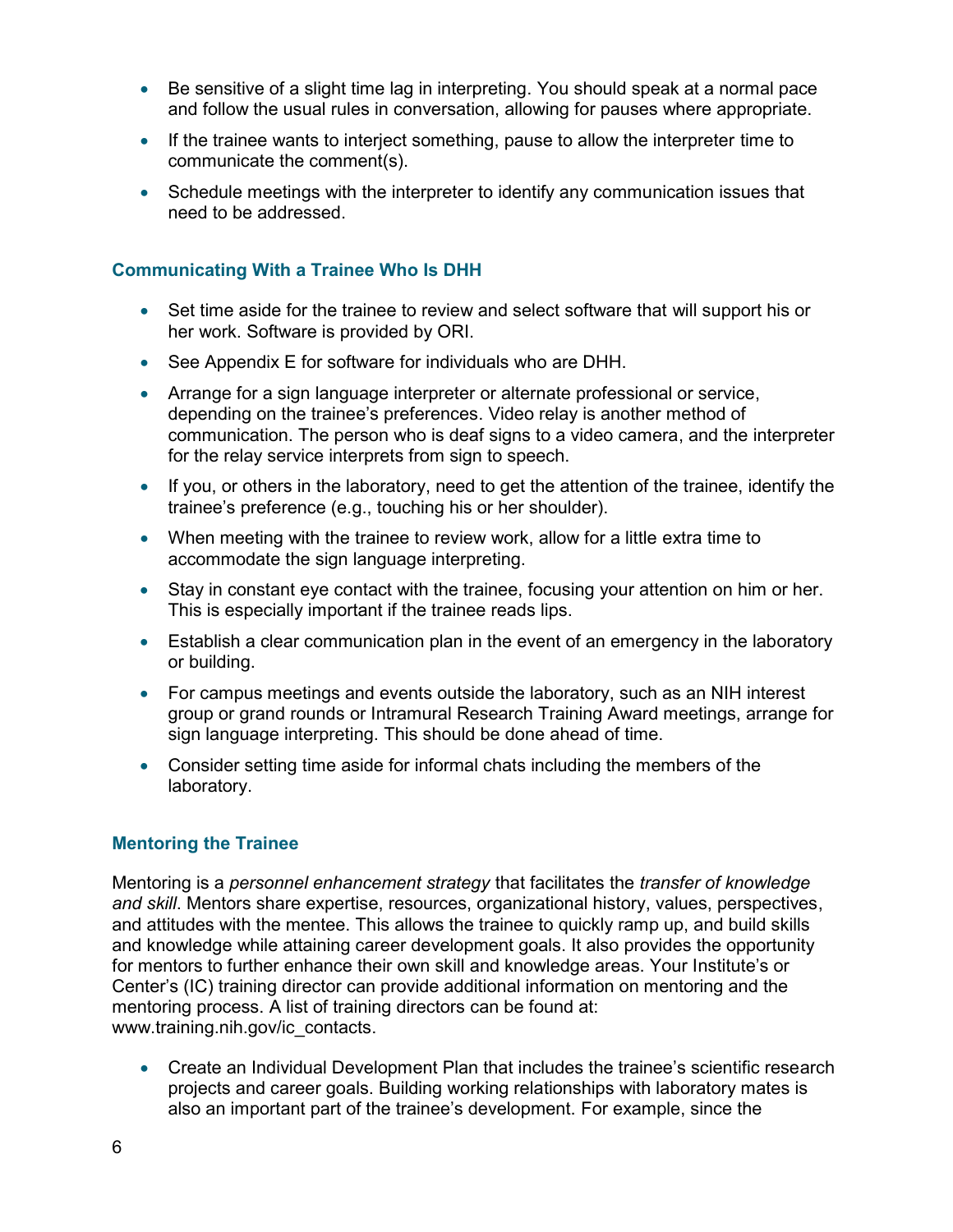interpreter may not sign all of the informal verbal exchanges that occur throughout the day among the laboratory members, setting time aside to communicate informally with others in the laboratory may be important for the trainee, especially in the early days.

- Assist other trainees in the laboratory to create Individual Development Plans that include how the trainee will communicate with his or her colleague who is DHH.
- Hold the trainee who is DHH to the same standards as other trainees in the laboratory.
- Treat the trainee normally. When you refer to your trainee, always refer to the individual first. Mention the disability only as it relates to the topic being discussed.
- Conduct regular meetings with the trainee.
- Discuss the trainee's goals and how the training program can support him or her.
- Provide guidance on the trainee's research experiments and interpretation of results.
- Provide feedback on the trainee's performance and professional development.
- Assist the trainee in networking with other NIH trainees who are DHH. The SDI can assist with making these connections. Please contact the Training Directors SDI at [TrainingCoordinator@niaid.nih.gov.](mailto:TrainingCoordinator@niaid.nih.gov)
- Introduce the trainee to your Institute's training office and the programs and services it provides, as well as programs offered at the NIH level by the Office of Intramural Training and Education.
- Visit the NIH Office of Training and Education ([www.training.nih.gov\)](https://www.training.nih.gov/) to see programs and services offered at the NIH level.
- Visit Intramural Training Contacts (www.training.nih.gov/ic contacts) to identify the training director for your Institute.
- As the trainee progresses, actively expand his or her scientific network to maximize exposure to other scientists who may be collaborators in the future. You may need to introduce the scientists to communicating with an individual who is DHH and provide them with resources.
- As a mentor, establish your own network of researchers who also have experience mentoring trainees who are DHH.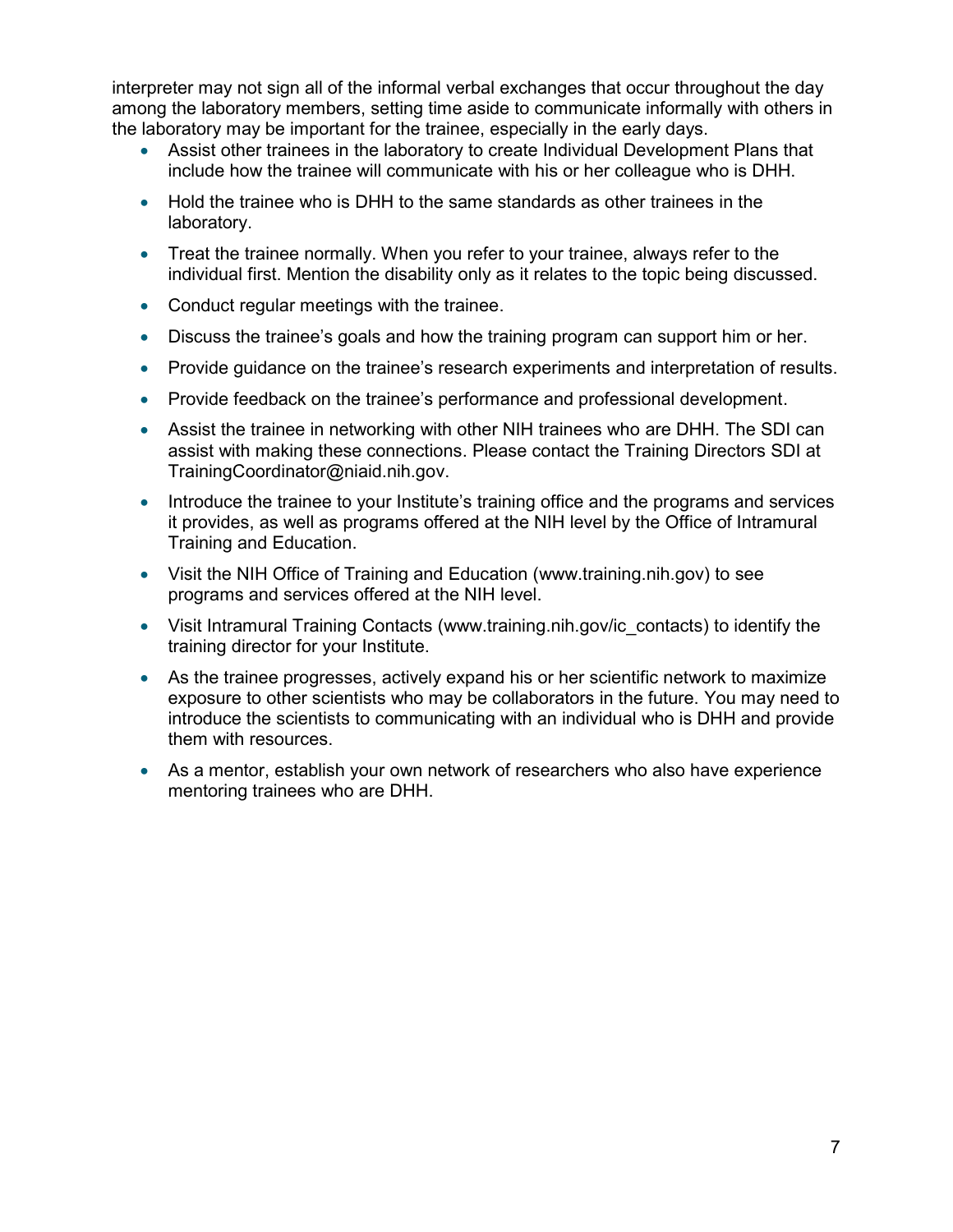### **ASSISTING THE TRAINEE TO TRANSITION TO THE NEXT STEP**

<span id="page-17-0"></span>The next phase of mentoring focuses on the trainee's transition to his or her next step, whether this be another laboratory experience or graduate studies.

When the trainee goes for a graduate or medical school interview, encourage the trainee to make the necessary arrangements for accommodations with the university.

When writing a letter of recommendation, if the trainee's hearing loss is mentioned, expand on how the trainee and mentor overcame barriers to develop a successful working relationship. Discuss how the trainee himself or herself reached out to establish interactions and relationships with peers in different settings—the laboratory, seminars, conferences, laboratory social activities.

Build an alumni group of trainees and researchers who are DHH or have worked with those who are DHH. This network can offer advice or guidance to transitioning trainees. Creating a LinkedIn group or using a social media approach can facilitate this.

Encourage the trainee to consider the possibility of working in a laboratory with a supervisor/ mentor who is DHH (e.g., at Gallaudet University, Oregon Hearing Research Center, Rochester Institute of Technology National Technical Institute for the Deaf) as a step between NIH training and working independently.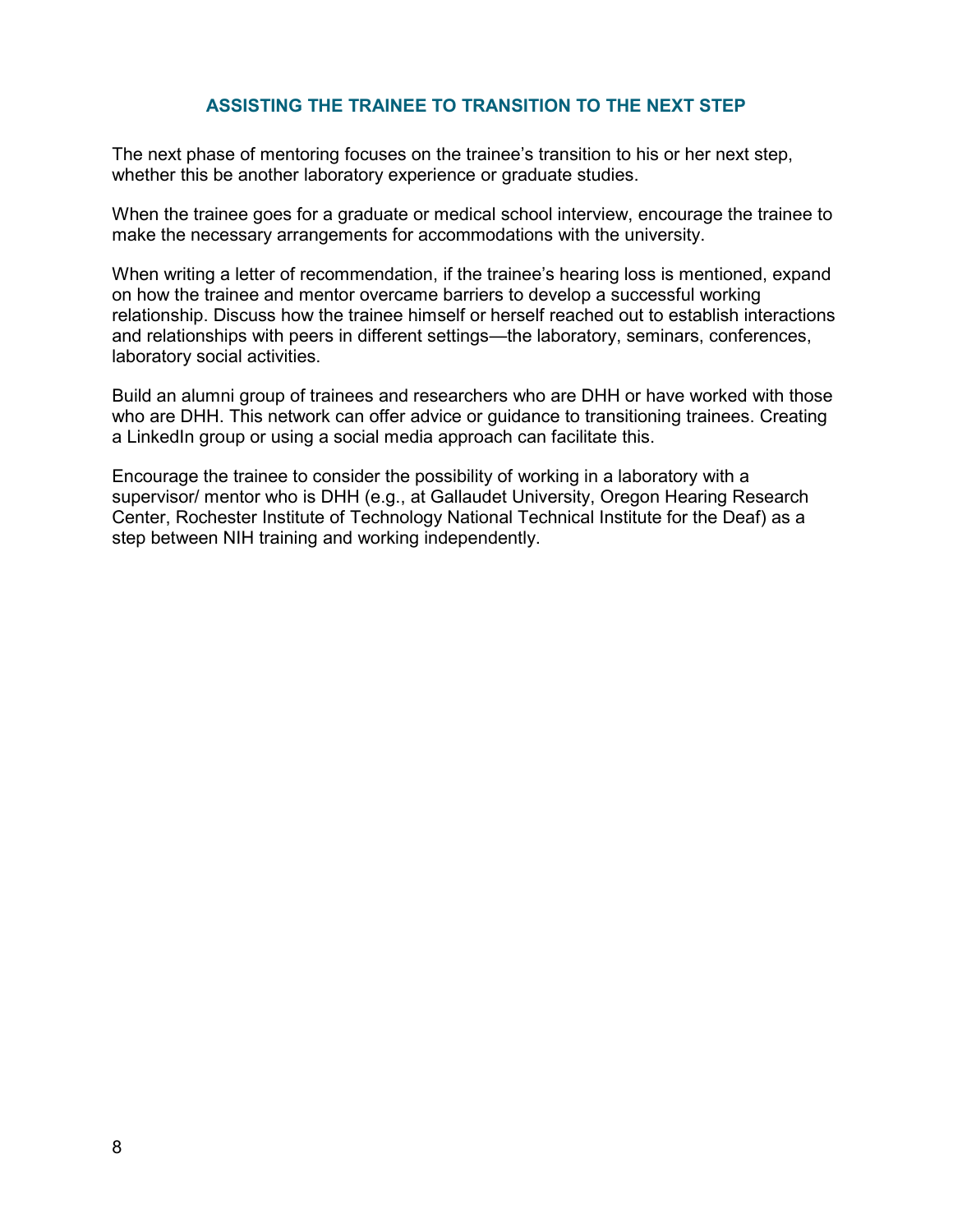# **APPENDIX A**

#### <span id="page-18-0"></span>**ARRANGING FOR SIGN LANGUAGE INTERPRETING SERVICES FOR TELEPHONE CALLS AND EVENTS**

Sign language interpreting services are provided by the National Institutes of Health (NIH) Office of Research Service and include American Sign Language (ASL), Pidgin Signed English (PSE), Computer Accessed Real-Time Translation (CART), Oral Interpreting, Oral Tactile, and Cued Speech. Video relay is also a method that is available. The person who is deaf signs to a video camera, and the interpreter for the relay service interprets from sign to speech. If both discussants are deaf, they can just sign to one another. These services are available on and off the NIH main campus including Frederick and Baltimore, Maryland; Research Triangle, North Carolina; and Rocky Mountain Laboratories, Montana.

These services are *best scheduled 2 weeks in advance*, or as soon as you know you are going to need the service.

ORI recommends Internet Explorer 7 and higher, Firefox, and Chrome as the Internet browser.

Please note: All requests, changes, and cancellations must be made through this system.

An emergency situation would be to provide interpreting services for occupational medical services, the employee assistance program, police and ambulance emergencies, and doctor-patient meetings after normal business hours, Federal holidays, and weekends. The emergency number is **1-571-730-4330.** 

How to schedule an interpreter for an event or phone call:

1. Go to **Office of Research Services** website:

<http://www.ors.od.nih.gov/Pages/home.aspx>.

- 2. Click Services.
- 3. Click Event Management.
- 4. Click Sign Language Interpreting.
- 5. Request login ID through [support@ainterpreting.com](mailto:support@ainterpreting.com).
- 6. Sign in and schedule an interpreter for an event or a telephone call.
- 7. If you have a login ID, go to [www.portal.ainterpreting.com](https://portal.ainterpreting.com/), sign in, and schedule an interpreter for an event or a telephone call.

#### **Contact Information**

| Carole Harman                       | <b>Interpreting Customer Service</b> |
|-------------------------------------|--------------------------------------|
| <b>Quality Assurance Specialist</b> | Telephone: 301-402-8180              |
| Telephone: 301-402-8180             | Email:                               |
| Email: Harmanc@mail.nih.gov         | InterpretingServices@ors.od.nih.gov  |

Source: Office of Research Services website: [http://www.ors.od.nih.gov/Pages/home.aspx.](http://www.ors.od.nih.gov/Pages/home.aspx)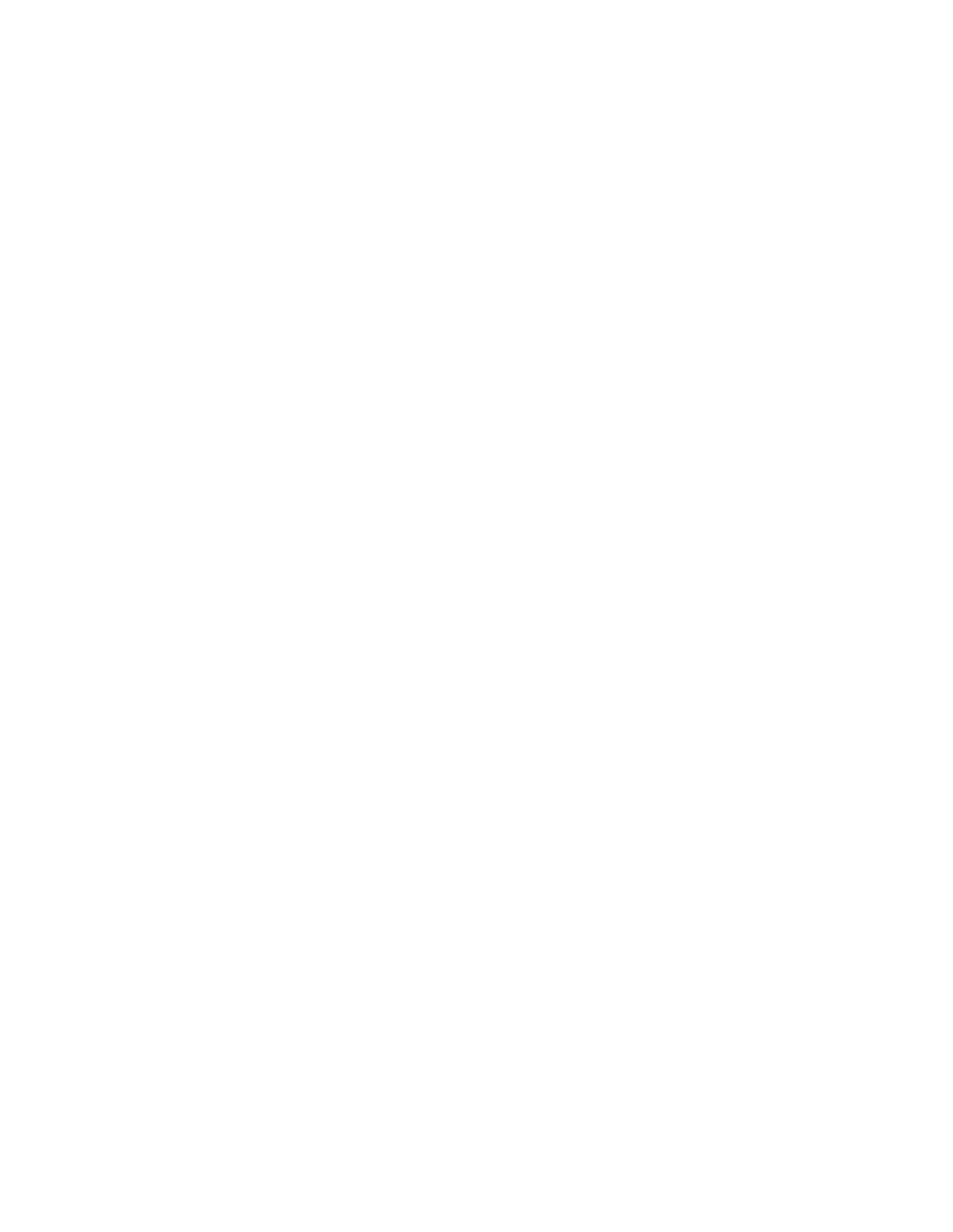# **APPENDIX B**

#### <span id="page-20-0"></span>**FACT SHEETS ON INTERVIEWING AND ROLE OF THE MENTOR AND MENTEE**

The following fact sheets were developed by the Office of Training and Diversity, National Institute of Allergy and Infectious Diseases.

### **QUESTIONS TO ASK A POTENTIAL MENTOR**

Having a mentor throughout your career increases the opportunity for successful professional advancement and advanced research capabilities. Before choosing a mentor, it is important to determine what type of mentor is best suited to your goals, objectives, and learning style. Below is a list of suggested questions to ask your potential mentor. Keep in mind that some of the questions may not be relevant to your anticipated level of training.

- Will I have my own project?
- Will there be regular opportunities for communication to discuss my research and career goals with you?
- Are there others in the laboratory who are resources for questions or assistance if you are not available?
- What do you expect a trainee at my level to accomplish in terms of having command of the literature, planning experiments, possessing knowledge of mentoring techniques, understanding the research and its context, and communicating orally and in writing?
- How much independence will I have in terms of planning and executing experiments, determining the direction of research, and analyzing and interpreting results?
- Will I have opportunities to increase my independence?
- How does authorship work in this lab?
- Will I be able to take time from the laboratory to participate in and attend seminars and workshops?
- Are you available for career advice and assistance with the application process to graduate and medical schools?
- Will I be able to take time off to attend interviews with prospective universities?
- Will I have the opportunity to participate in collaborations?
- Will I have the opportunity to publish?
- What opportunities will you provide to learn about the management of laboratory resources?
- Will I have the opportunity to mentor trainees?
- How will you give me feedback on my professional development?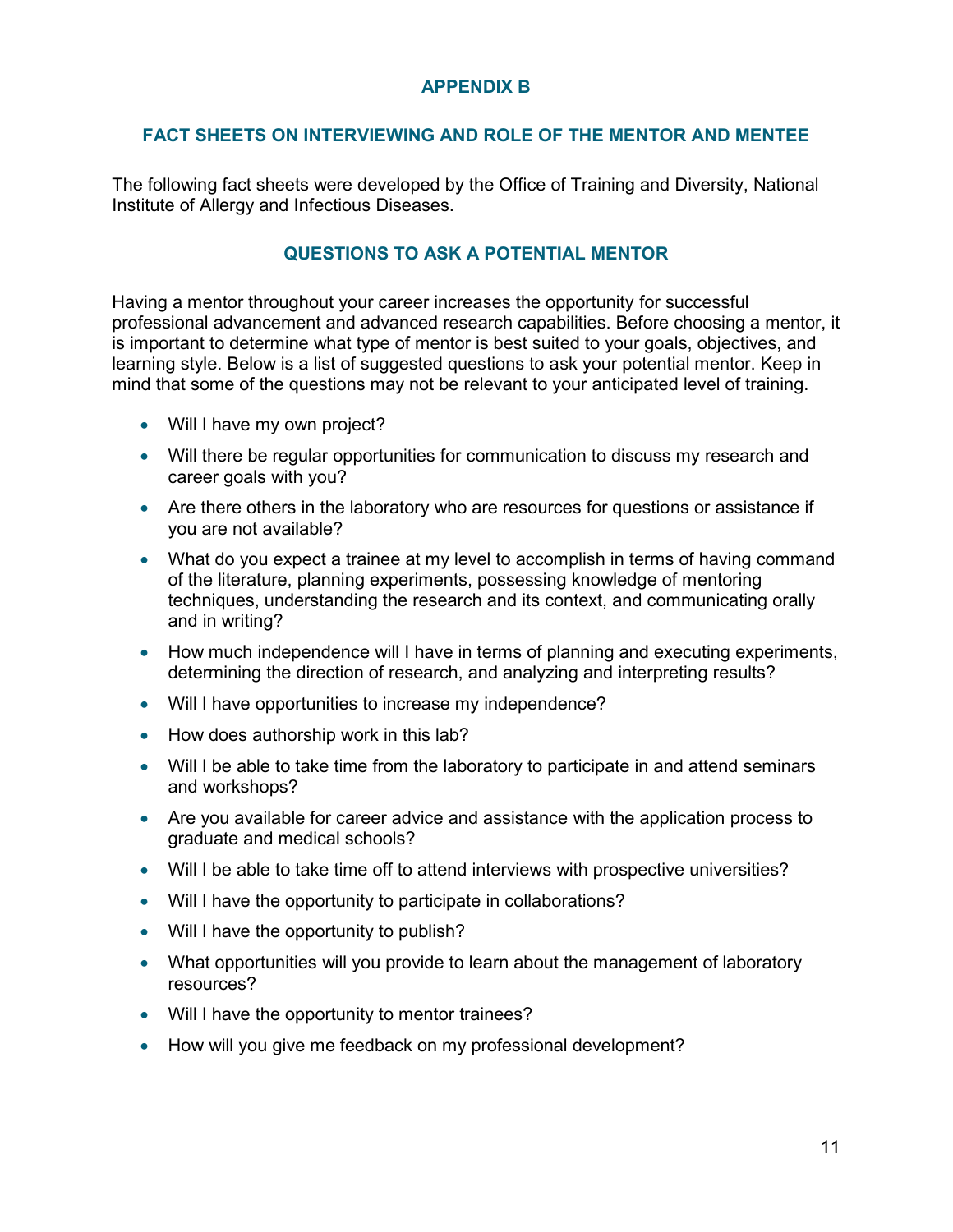# **TRAINEE SKILLS**

<span id="page-21-0"></span>The relationship between a mentor and trainee requires active participation by both parties. By taking an active role, you can enhance your training experiences at the National Institutes of Health. Ultimately, it is up to you, the trainee, to tailor your training to meet your career goals.

### **Communication**

- Arrange an initial meeting with your mentor to clarify expectations for how the lab functions.
- Schedule meetings with your mentor individually and as part of the lab at regular intervals.
- Initiate discussions with other trainees and laboratory staff.
- Inquire about available resources such as:
	- Individuals with complementary knowledge and expertise
	- Core facilities
	- Human resource support and availability.

#### **Research/Skills Development**

- Work with your mentor to select an appropriate project.
- Help plan, identify, and prioritize projects based on short- and long-term goals.
- Create an Individual Development Plan and review your plan on a regular basis.
- Seek opportunities to learn about new research techniques, ways to keep records, methods of analysis, and skills for interpretation of data.
- Initiate opportunities for increasing independence.
- Review and follow guidelines for best practices.
- Discuss with your mentor how authorship works in the laboratory.

### **Promotion**

- Follow up on opportunities for successful collaborations.
- Attend seminars, forums, and professional meetings.
- Make presentations at meetings.
- Seek opportunities to gain experience and to advance.
- Be willing to ask questions and seek help.

#### **Career Advice/Assistance**

- Seek input regarding education and career development from a variety of resources.
- Ask for time for education and career development activities (e.g., interviews).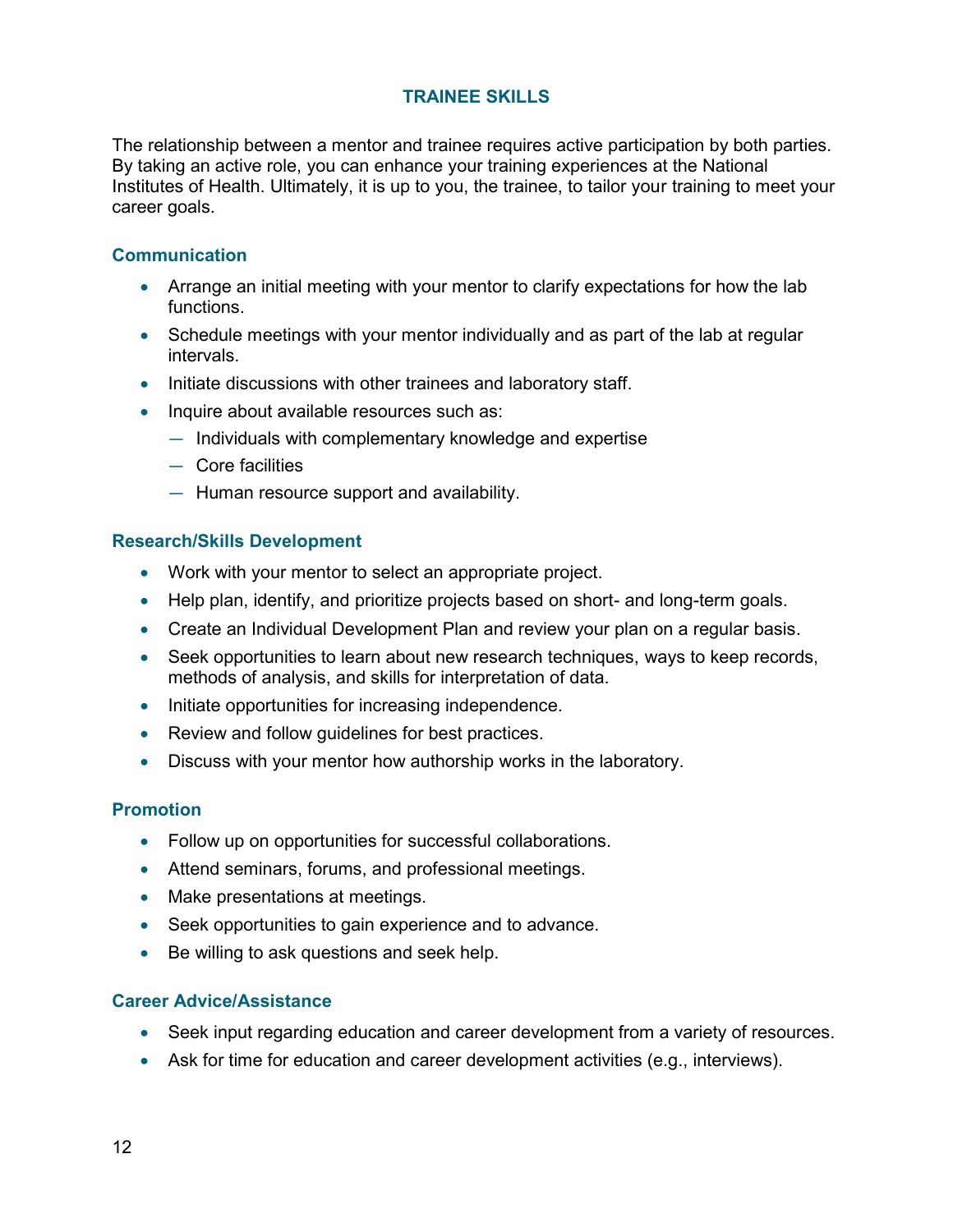#### **MENTORING SKILLS**

<span id="page-22-0"></span>The mentoring and training of scientists is an important goal at the National Institutes of Health (NIH). The key components of mentoring outlined below represent training that enables senior investigators at the NIH to foster the careers of their trainees.

#### **Communication**

- Meet with trainee individually and as part of the laboratory staff regularly.
- Clarify expectations for how the lab functions.
- Provide opportunities for communications and interaction between trainee and laboratory staff.
- Encourage opportunities to communicate orally and in writing.
- Inform trainee of available resources
	- Individuals with complementary knowledge and expertise
	- Core facilities
	- Human resource support and availability.

#### **Research/Skills Development**

- Assist trainee in selecting a project.
- Help plan, identify, and prioritize projects based on short- and long-term goals.
- Discuss the trainee's Individual Development Plan initially and periodically.
- Set guidelines for best practices and expectations for ethical conduct in science.
- Ensure understanding of research techniques, record-keeping, analysis, and interpretation of data.
- Encourage initiative and development of increasing independence.
- Involve trainees in discussions within the laboratory.
- Increase awareness of resource management (e.g., supplies, staffing, and budget).
- Provide opportunities to critically review literature.
- Explain how authorship works in the laboratory.

### **Promotion**

- Offer opportunities for successful collaborations.
- Encourage attendance at seminars, forums, and professional meetings.
- Encourage presentations at meetings.
- Encourage original and innovative thinking.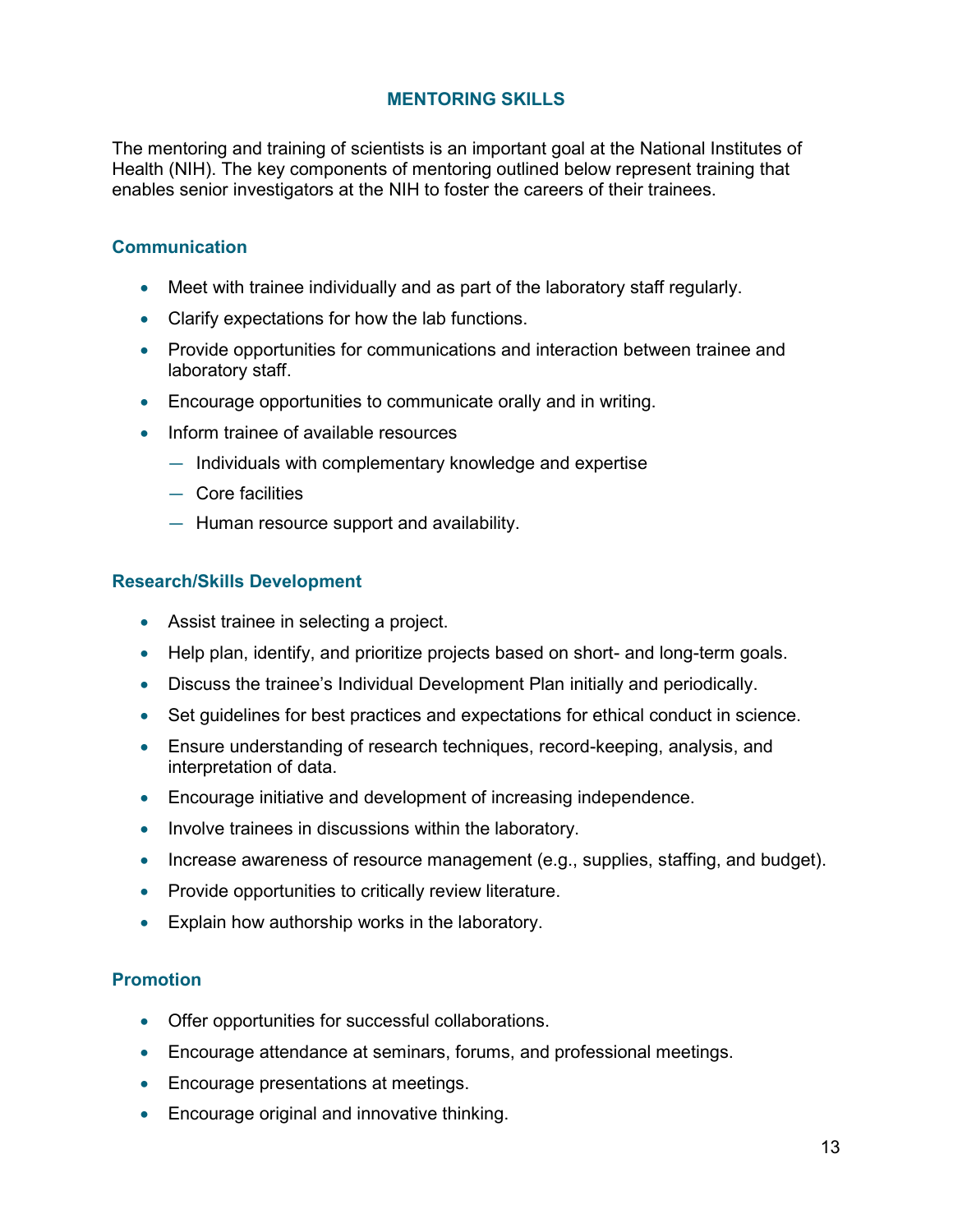Assist in the development of writing skills (e.g., grant writing).

#### **Career Advice/Assistance**

- Provide solid input regarding education and career development.
- Allow time for education and career development activities (e.g., interviews).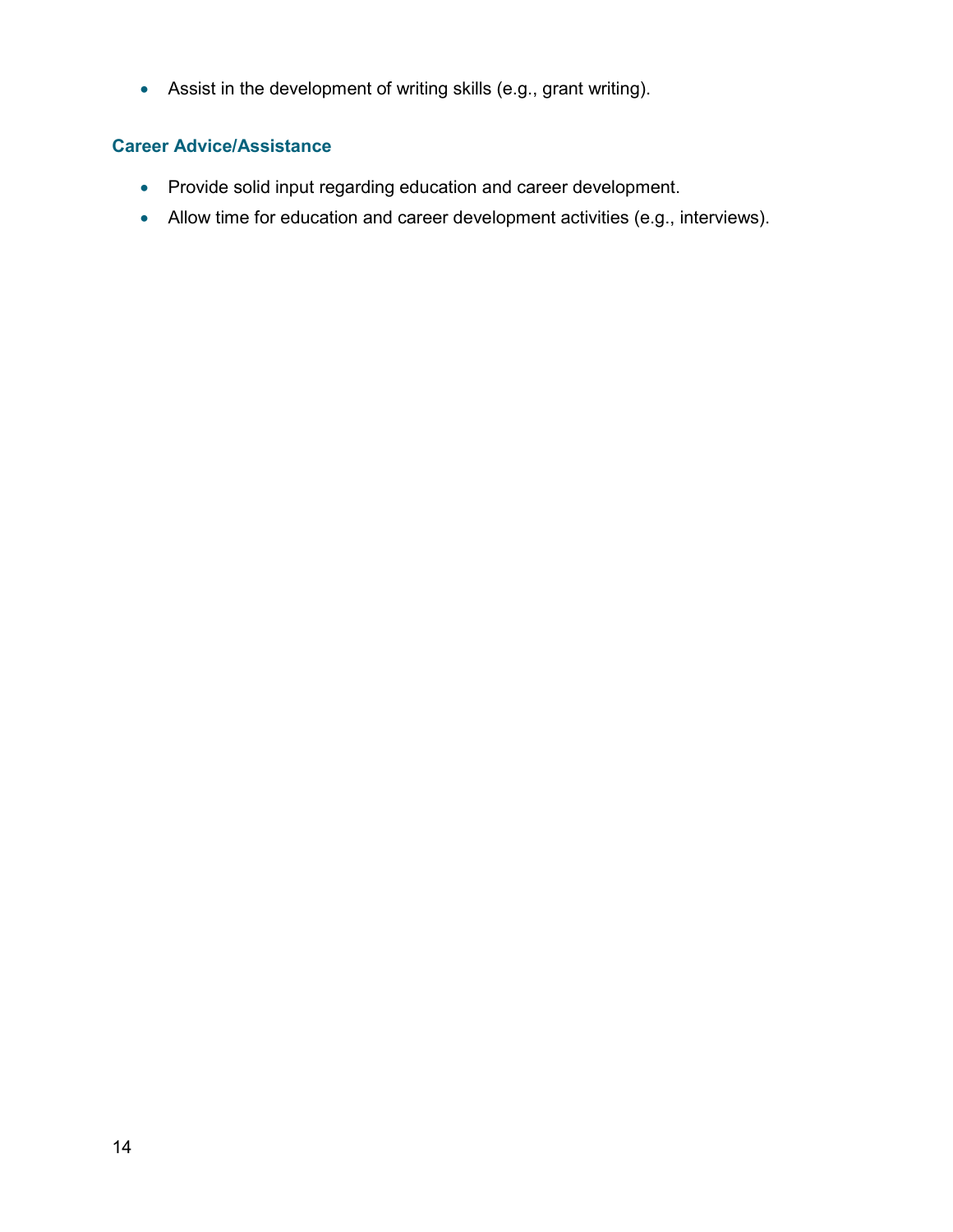## **APPENDIX C**

#### <span id="page-24-0"></span>**NATIONAL INSTITUTES OF HEALTH RESOURCES FOR TRAINEES WHO ARE DEAF OR HARD OF HEARING**

### **Office of Research Services**

#### **Interpreting Services**

Sign Language and CART Services System (See Appendix A for details.)

#### **Do You Know the A, B, C's of Signing?**

Visit the ASLPro.com website and watch instructional videos to learn the American Sign Language (ASL) alphabet along with a variety of commonly used words and phrases.

#### **Deafness in the Workplace: A Panel Discussion**

<http://videocast.nih.gov/summary.asp?live=11767>

On August 23, 2012, the Division of Amenities and Transportation Services (DATS) hosted a lively and enlightening discussion featuring a small panel of deaf employees working at the National Institutes of Health. The panel and moderator discussed work-related challenges and communication issues between deaf and hearing employees in the workplace.

#### **Interacting and Working With People Who Are Deaf**

<http://videocast.nih.gov/summary.asp?live=10976> On March 29, 2012, DATS along with the Office of Human Resources, the National Institute on Deafness and Other Communication Disorders, and Access Interpreting Services presented an exciting workshop providing practical strategies for effective two-way communication.

### **Office of Equity, Diversity and Inclusion (EDI)**

EDI will provide training for your laboratory to increase members' understanding of working with individuals who have a disability. In particular, a seminar on working with deaf and hard-of-hearing individuals can be arranged by contacting:

Kimberly Kirkpatrick Disability Program Manger [kimberly.kirkpatrick@nih.gov](mailto:kimberly.kirkpatrick@nih.gov) 301-451-0748

#### **National Institute on Deafness and Other Communication Disorders**

#### **Telecommunications Relay Services**

<http://www.nidcd.nih.gov/health/hearing/pages/telecomm.aspx>

A telecommunications relay service allows people who are deaf, hard of hearing, or speech impaired to communicate through a communications assistant (CA) with people who use a standard telephone. A CA relays the TTY (text telephone or telecommunications device for deaf and hard-of-hearing people) input to the telephone user and types that person's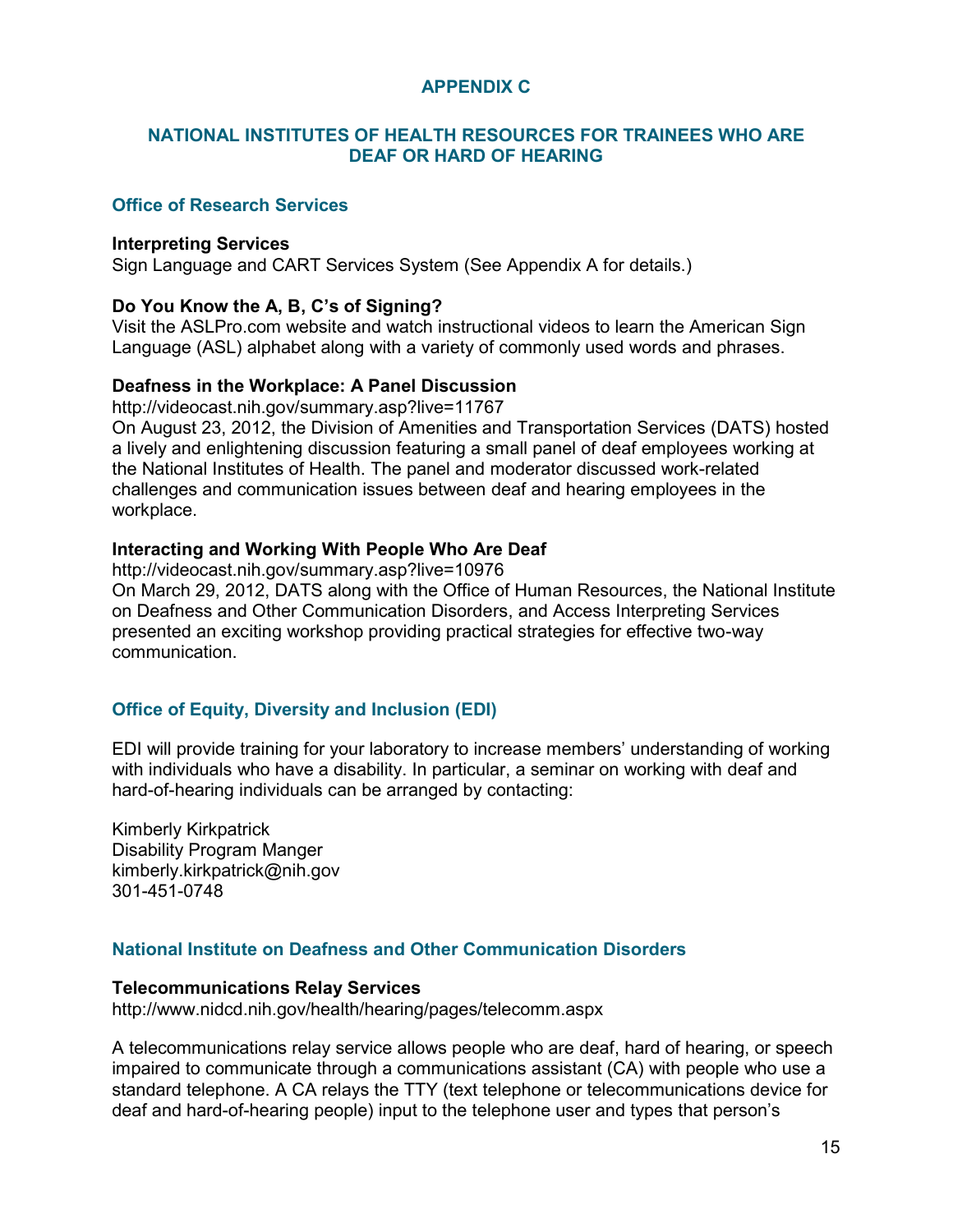response back to the TTY user. Telecommunications relay services can be reached by dialing 711.

Just as you can dial 411 for information, you can dial 711 to access all telecommunications relay services anywhere in the United States. The relay service is free.

CAs are trained to be as unobtrusive as possible during a call. A CA's responsibility is to relay the conversation exactly as it is received. All relay calls are confidential.

Regardless of which long-distance company or organization is providing a state's relay service, callers can continue to use the long-distance company of their choice.

Two options when using a telephone relay service are voice carry-over (VCO) and hearing carry-over (HCO). VCO allows a person with a hearing impairment to speak directly to the other party and then read the response typed by a CA. HCO allows a person with a speech impairment to hear the other party and relay the TTY response back to the telephone user through the CA. This service allows individuals with communication disorders to communicate with all telephone users.

For more information on telecommunications relay services, please visit the Federal Communications Commission at [www.fcc.gov/cgb/dro/trs.html](http://www.fcc.gov/encyclopedia/telecommunications-relay-services-trs).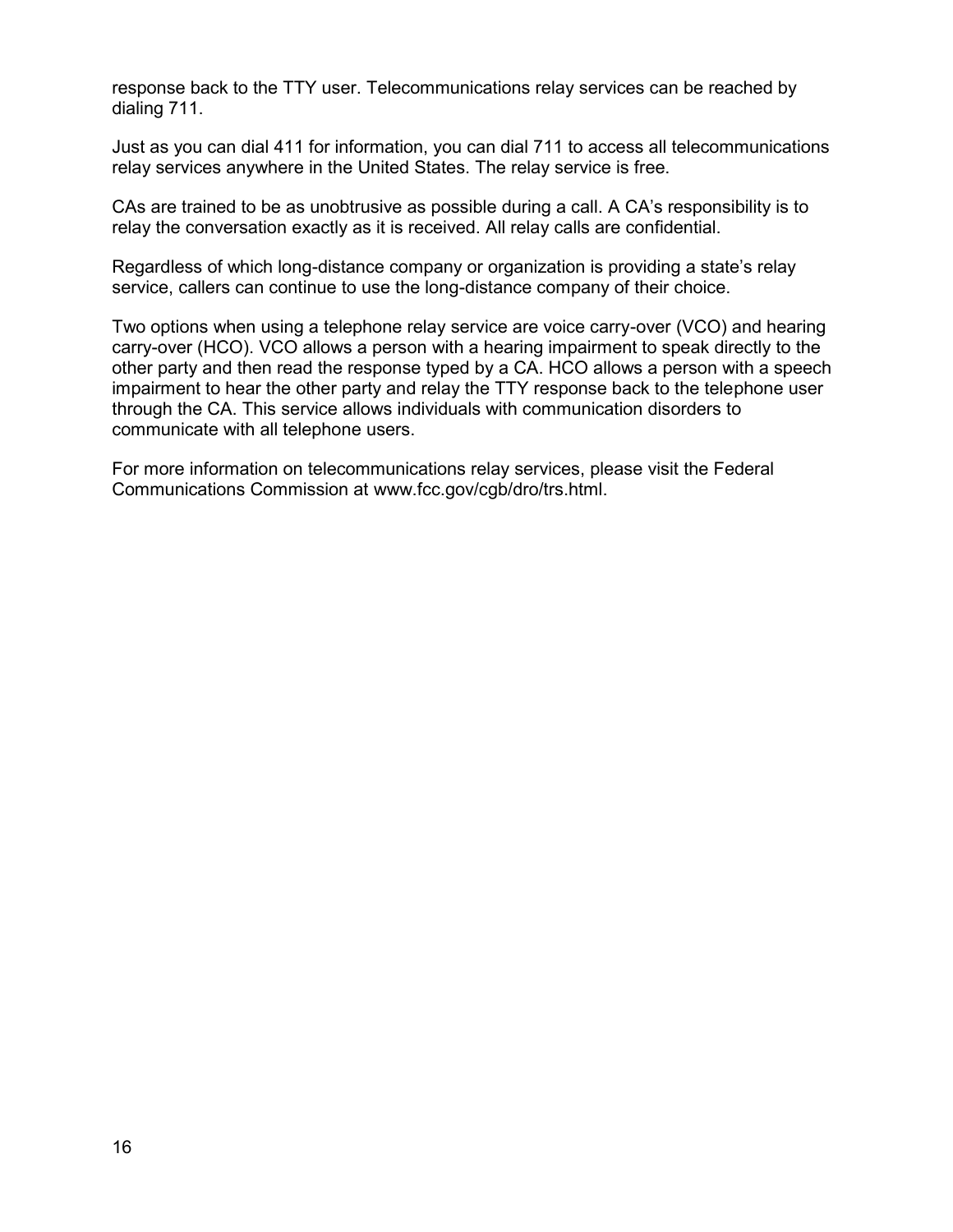# **APPENDIX D**

#### <span id="page-26-0"></span>**NON-NATIONAL INSTITUTES OF HEALTH RESOURCES FOR TRAINEES WHO ARE DEAF OR HARD OF HEARING**

| Organization                                                                                              | <b>Resource Location</b>                                                                                            | <b>Result</b>                                                                                                                                                                                                                     |
|-----------------------------------------------------------------------------------------------------------|---------------------------------------------------------------------------------------------------------------------|-----------------------------------------------------------------------------------------------------------------------------------------------------------------------------------------------------------------------------------|
| <b>American Association for</b><br>the Advancement of Science<br>(AAAS): Entry Point                      | http://ehrweb01.aaas.org/entryp<br>oint/about/                                                                      | Program encourages those with a<br>disability and also interested in a<br>STEM program. Does not provide<br>sponsorship; that is the<br>responsibility of the employing<br>institution. Point of contact:<br>entrypoint@aaas.org. |
| American Association of<br><b>People With Disabilities</b><br>(AAPD)                                      | http://www.aapd.com/what-we-<br>do/employment/internship-<br>program/                                               | Internship coalition: AAPD<br>provides accessible housing, a<br>living stipend, and travel to and<br>from Washington, DC, for all<br>summer interns.                                                                              |
| <b>Emerging Leaders</b>                                                                                   | http://www.viscardicenter.org/ser<br>vices/nbdc/emerging-leaders/                                                   | Program acts to match students<br>with internships that are paid for by<br>the employer.                                                                                                                                          |
| <b>Employer Assistance and</b><br><b>Resource Network (EARN)</b>                                          | http://askearn.com/                                                                                                 | Website provides a starting point<br>for employers considering hiring<br>deaf or hard-of-hearing individuals.                                                                                                                     |
| <b>Gallaudet, Career Center</b>                                                                           | http://www.gallaudet.edu/career_<br>center/career resources.html<br>http://www.gallaudet.edu/career<br>center.html  | Interim Director: Ms. Karen Cook,<br>I.K. Jordan Student Academic<br>Center.                                                                                                                                                      |
| <b>Hearing Loss Association of</b><br>America (HLAA)                                                      | http://www.hearingloss.org/<br>http://www.hearingloss.org/conte<br>nt/financial-assistance-<br>programs-foundations | Provides no sponsorship<br>opportunities for trainee stipends.<br>Offers support for equipment for<br>low-income families/children.<br>Resources include referrals to<br>other resources.                                         |
| <b>Job Accommodation</b><br><b>Network</b>                                                                | https://askjan.org/empl/                                                                                            | Referral to Employer Assistance<br>and Resource Network (EARN).                                                                                                                                                                   |
| <b>Maryland: Governor's Office</b><br>of Deaf and Hard of Hearing                                         | http://www.odhh.maryland.gov/w<br>elcome_vlog.html                                                                  | No programs that offered<br>sponsorship for deaf/hard-of-<br>hearing individuals located.                                                                                                                                         |
| <b>Office of Disability</b><br><b>Employment Policy</b><br><b>Workforce Reinvestment</b><br>Program (WRP) | http://www.dol.gov/odep/wrp/                                                                                        | Connects federal and private<br>sector employers with college<br>students and recent graduates with<br>disabilities.                                                                                                              |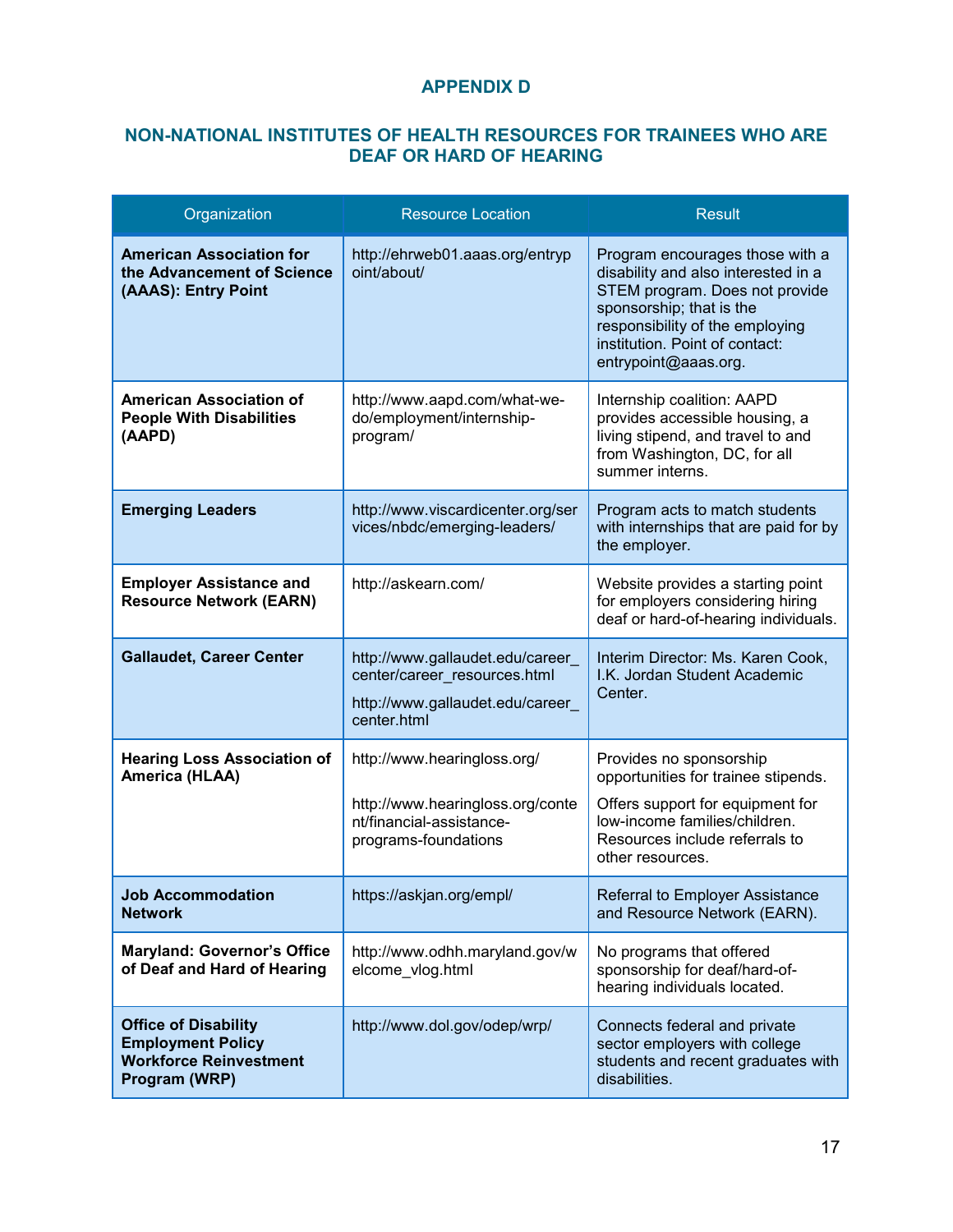| Organization             | <b>Resource Location</b>                               | Result                                                                                                                                                              |
|--------------------------|--------------------------------------------------------|---------------------------------------------------------------------------------------------------------------------------------------------------------------------|
| <b>The Optimist Club</b> | http://www.optimist.org/e/visitor/s<br>ponsorships.cfm | Provides aids and services to<br>hearing-impaired youth. No<br>funding is available for training;<br>they provide very focused<br>opportunities which they sponsor. |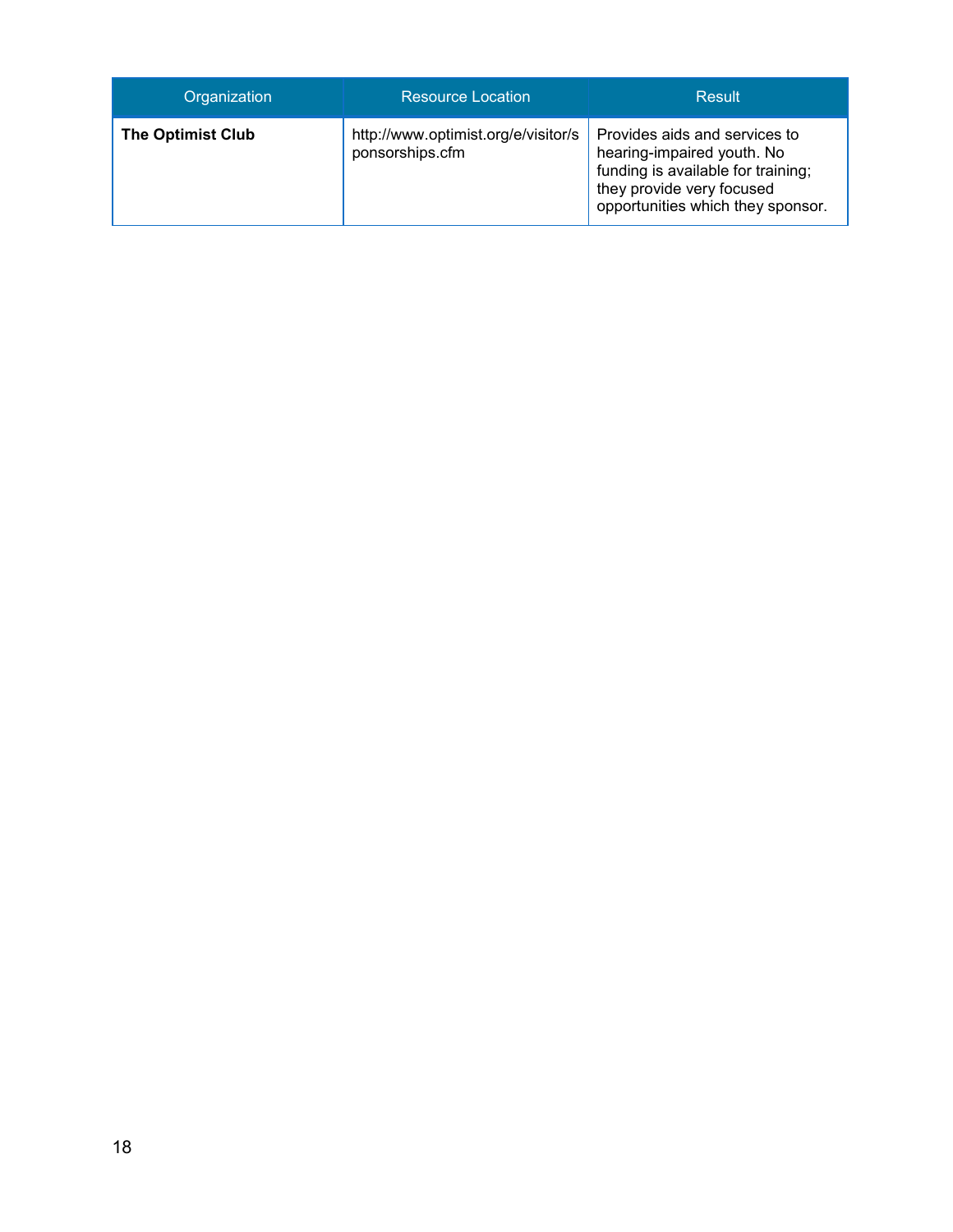# **APPENDIX E**

#### **SOFTWARE FOR INDIVIDUALS WHO ARE DEAF OR HARD OF HEARING**

<span id="page-28-0"></span>Below is the description of the software available for a professional setting. The Dragon Naturally Speaking software is not readily available through the Computer/Electronic Accommodations Program (CAP) but would be considered a special request. In the second half of this document are the commonly requested deaf or hard-of-hearing (DHH) aids for which CAP normally maintains an inventory.

### **Dragon Naturally Speaking 11.5 Professional**

This enterprise-ready speech recognition software allows busy professionals to dictate documents, send email, search the web, and command and control their PCs—entirely by voice—for new levels of personal productivity and corporate cost savings.

From legal, insurance, and finance to education and social services industries, countless professionals rely on Dragon Professional to automate their PC computing processes to work faster and smarter. Use Windows applications to create documents, send email, search the web, and more—just by talking. Customize the vocabulary and commands to reflect your terminology and workflow. Create macros to automate business processes. Use your iPhone or iPod as a wireless microphone or use Dragon with a digital voice recorder, anywhere, anytime for productivity on the go. Dragon Professional provides security features, configuration options, and administrative tools for managing large user networks.

- **Fast, Accurate Dictation:** Dictate naturally to create documents, spreadsheets, presentations, email, and more—three times faster than typing—with up to 99 percent recognition accuracy.
- **Works With Most Windows-Based Applications:** Use your voice to dictate, edit, and control applications like Microsoft Word, Corel WordPerfect, Microsoft Excel, Microsoft Outlook, and more. Dragon also works with many industry-specific software programs.
- **Control Your Computer by Voice:** Use simple voice commands to create files, send email, schedule meetings, open and close applications, save documents, and search the web or your PC faster than ever before.
- **Custom Vocabularies:** Add unique names, acronyms, and terminology tuned to your business or industry so that Dragon will recognize the words and phrases you use. Custom word lists can be imported and shared across the enterprise.
- **Time-Saving Macros:** Easily create or import custom voice commands that let you fill out forms, insert frequently used text and/or graphics, or automate processes.
- **More Productivity Away From the PC:** Dictate into a Nuance-approved digital recorder from anywhere, at any time, and Dragon will transcribe the resulting audio files. Wireless microphone support, including the ability to use your iPhone or iPod as a wireless microphone, delivers added convenience.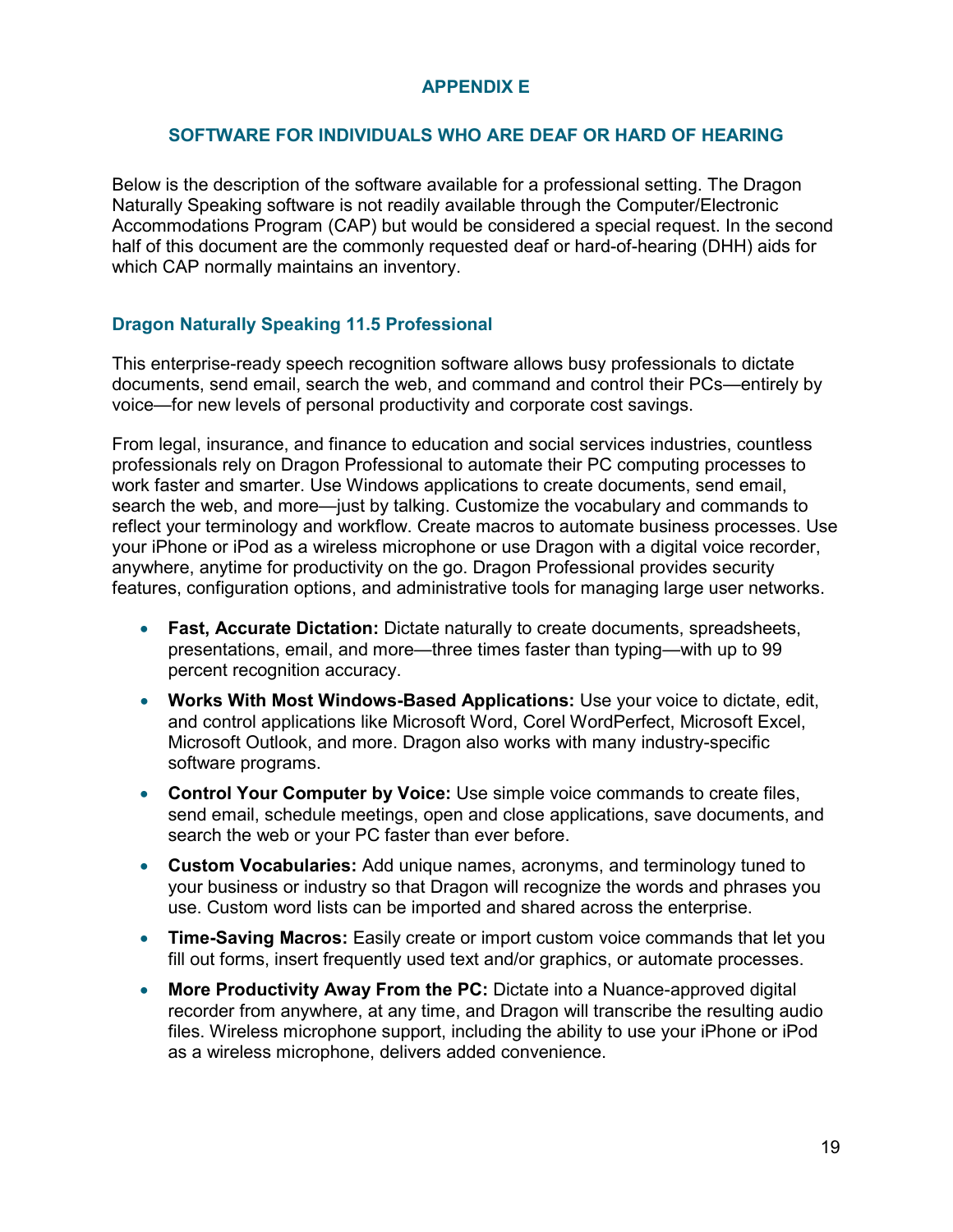- **Ideal for Enterprise Deployments:** Centrally manage voice profiles, custom vocabulary, feature access, and multiple installations over a network. Robust security features and administrative tools make Dragon enterprise ready.
- **Section 508 Certified:** Meet Government-mandated accessibility requirements for workers with disabilities. Prevent repetitive stress injuries and keep more employees on the job.

[Resource: http://www.nuance.com/for-business/by-product/dragon/dragon-for-the](http://www.nuance.com/for-business/by-product/dragon/dragon-for-the-pc/dragon-professional/index.htm)pc/dragon-professional/index.htm.

# **Additional Products Available Through CAP**

The following products are a sample selection of items that can be found among the assistive technology products on the CAP website. These products are normally maintained within its regular inventory and thus are readily available. All product information was gathered and should be considered current as of August 15, 2012. Visit CAP [http://cap.mil](http://cap.mil/)  for more products.

Interact-AS is software that allows spoken words to be instantly displayed, and anything that



is typed or written is spoken out loud. CAP provides the software + microphone configuration. This can be configured for one-to-one communications in an office setting, conference rooms where multiple people will be talking, and when one speaker is giving a presentation. Individuals who DHH and

who are required to communicate with coworkers who do not know sign language could benefit from this software.

The Interpretype ITY C.20 is a communication system that provides access to alternative forms of conversation. It allows individuals who are DHH to communicate with individuals in a streamlined manner. It is 6.7 inches long, 9.8 inches wide, and 1.1 inches tall. It weighs 2.2 pounds with 120 GB of storage space and has a 9-inch screen. The brightness, contrast, and font size are adjustable, and it gives the ability to print out conversations later with a possible 120 conversation participants. Individuals who are DHH and constantly need to interact with hearing individuals, and who are not able to use sign language to communicate, could benefit from this device.

The UbiDuo is a portable, wireless, battery-powered, stand-alone communication device



that facilitates simultaneous face-to-face communication by means of two displays and two keyboards. Two to four people may chat simultaneously for up to 10 hours. It weighs 6 pounds and is just less than 10 inches in length, 14.5 inches in width, and 1-inch tall. The contrast can be light letters on dark background or dark on light. USB ports enable conversations to be saved and printed in 12- to 24-point fonts. Individuals who are DHH and need to communicate directly with hearing individuals for their job may benefit from this device.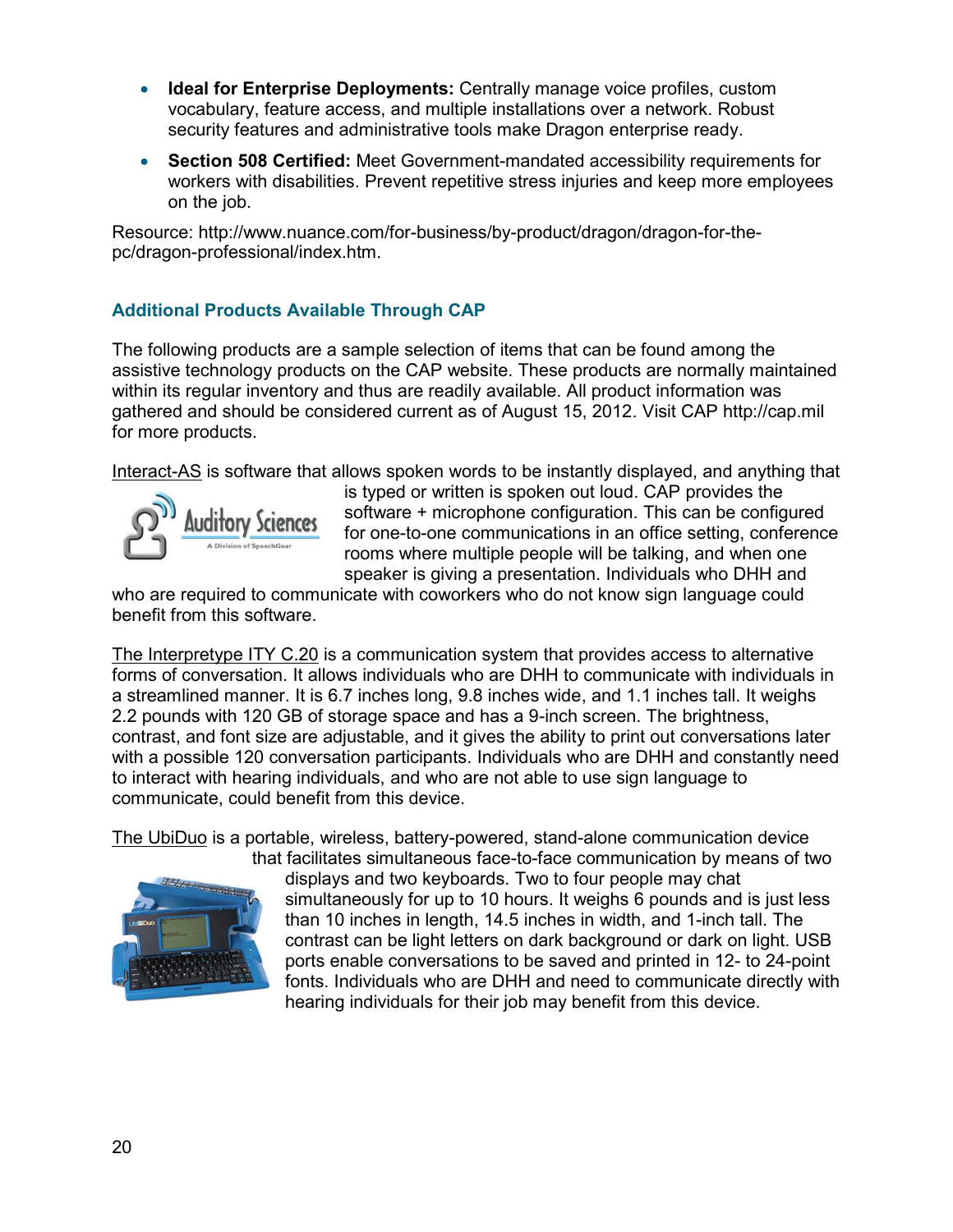

CapTel 800i: This telephone works like any traditional telephone, but it also connects to the Internet to display written captions during telephone conversations. Users can enjoy familiar telephone calls with the added benefit of captions—carried to their telephone via the Internet. Enables users to be sure of what callers say every time.

# **Features**

- Captions can be turned on/off as needed.
- Callers dial telephone number directly.
- Has adjustable font sizes and colors.
- Contains telephone book to store frequently called numbers (95+ names).

#### **Requirements**

- Telephone service
- High-speed Internet
- Standard electrical power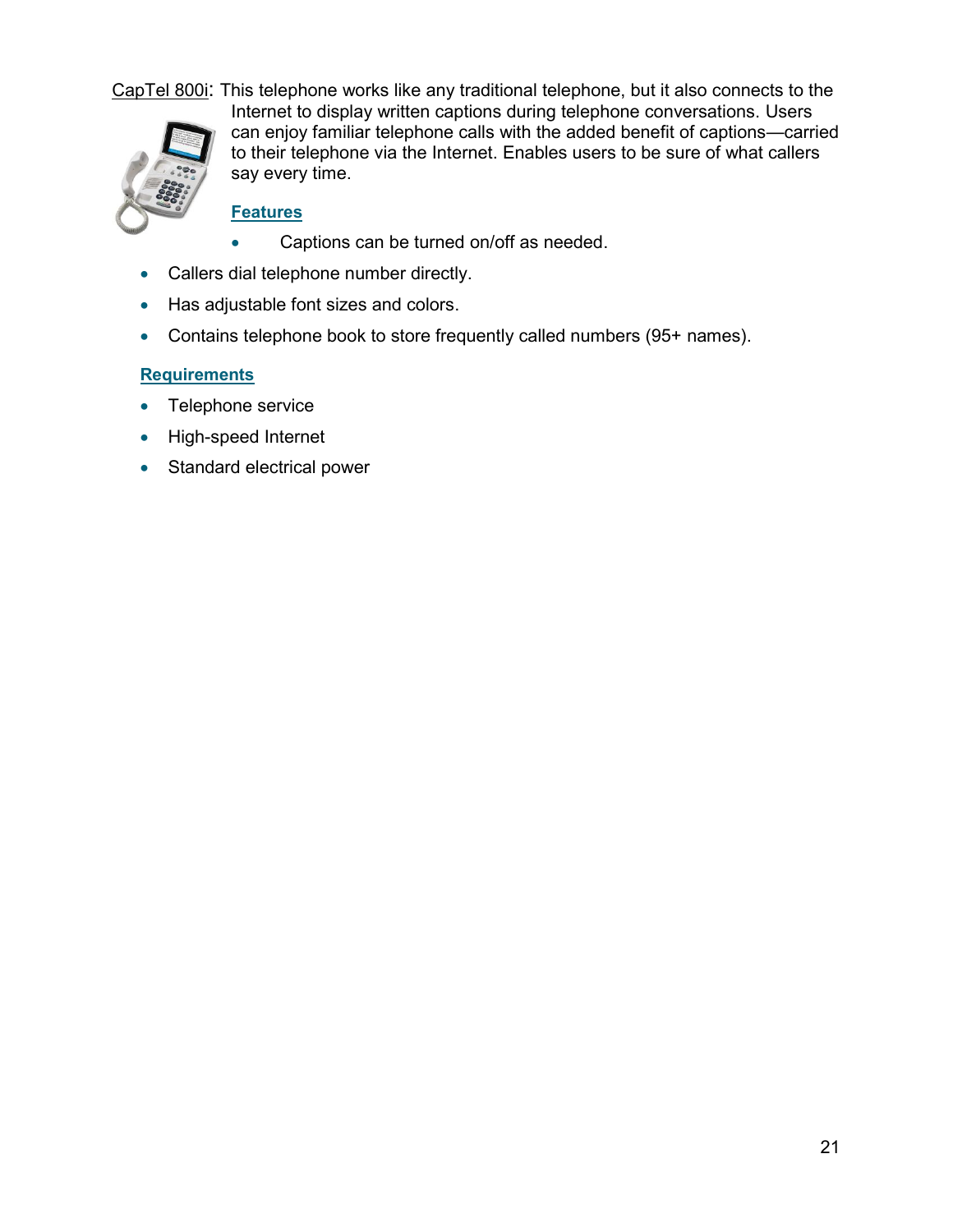#### **EMERGENCY INTERPRETER SERVICE**

**It may be necessary to obtain interpreting services on an emergency basis. Emergency situations include providing interpreting services for occupational medical services, the employee assistance program, police and ambulance emergencies, and doctor-patient meetings after normal business hours, Federal holidays, and weekends.** 

**The emergency number is 1-571-730-4330.**